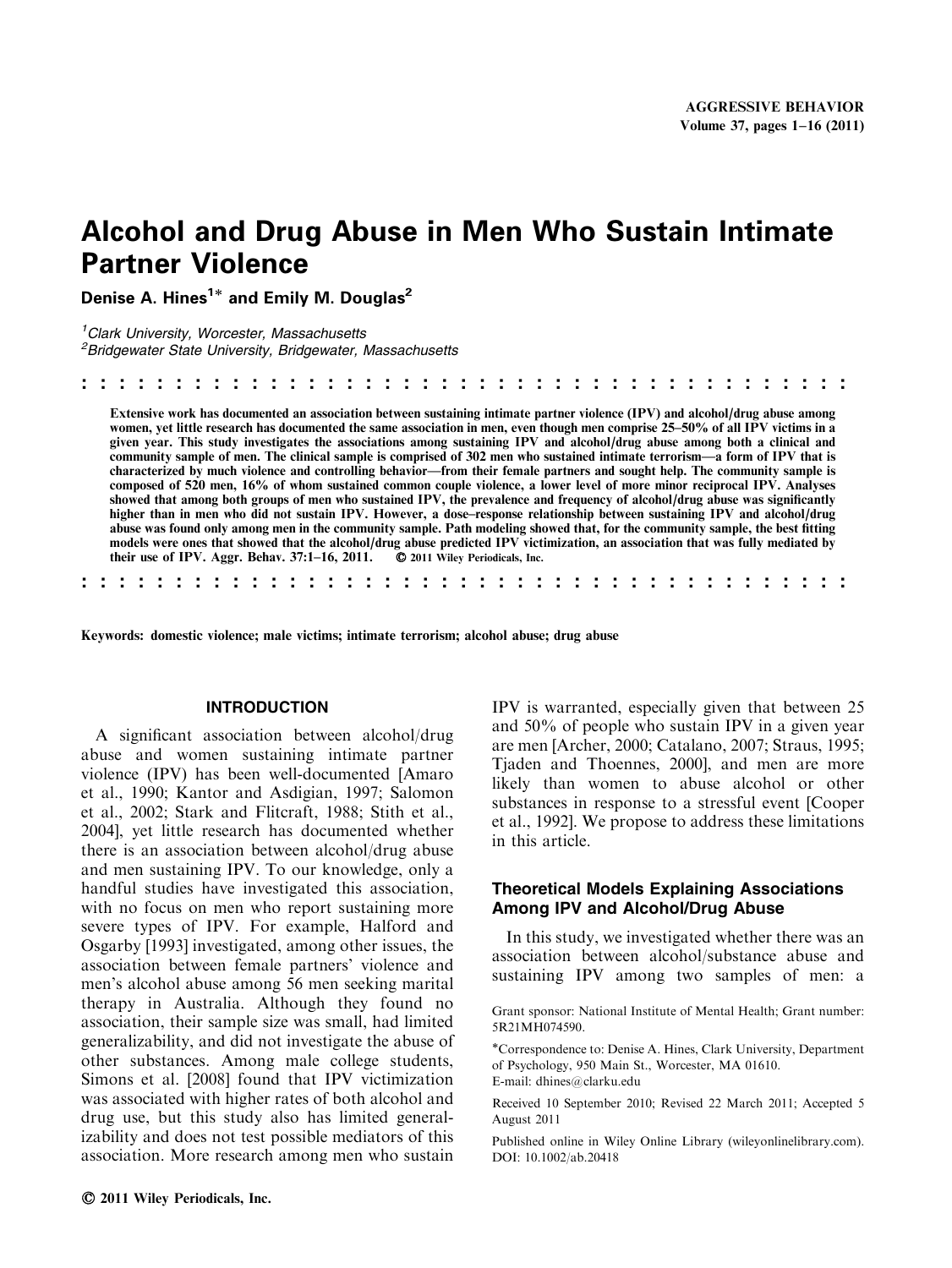community sample and those who sustained IPV from their female partner and sought help. We then investigated possible reasons for any association. Specifically, if alcohol/substance abuse is related to sustaining IPV in men, previous research on female IPV victims suggests at least two possibilities for explaining that relationship [Kilpatrick et al., 1997].

The first possibility is that alcohol/drug abuse is a risk factor for sustaining IPV [Kilpatrick et al., 1997]. This possibility is thought to be related to one's lifestyle, such that alcohol/drug abuse leads one into certain situations or relationships in which sustaining IPV is more likely. Another explanation is that alcohol/drug abuse can lead to certain behaviors that increase the likelihood of sustaining IPV, and one such behavior could be IPV perpetration. It has been well-documented that both alcohol and drug abuse are risk factors for men using IPV against their female partners [Fals-Stewart, 2003; Fals-Stewart et al., 2005; Leonard, 1993; Murphy et al., 2001; O'Farrell et al., 2003], and the strongest risk for sustaining IPV is perpetrating IPV [Kessler et al., 2001; Stets and Straus, 1990]. Thus, IPV perpetration can be a mediator for the relationship between alcohol/drug abuse and sustaining IPV.

A second possibility is that sustaining IPV is a risk factor for alcohol/drug abuse [Kilpatrick et al., 1997]. This association is typically thought to be related to the overwhelmingly negative emotions or posttraumatic stress symptoms that someone who experiences a traumatic event, such as IPV, would experience. In an effort to cope with and reduce these emotions, the person might use alcohol or other drugs [Jacobsen et al., 2001; Simons et al., 2005; Stewart, 1996]. In fact, post-traumatic stress disorder (PTSD) and alcohol/drug abuse are highly comorbid disorders that are functionally related [Chilcoat and Breslau, 1998; Jacobsen et al., 2001; Stewart, 1996; Stewart et al., 1998], and the model with the most support to explain this association is the selfmedication model [Chilcoat and Breslau, 1998; Jacobsen et al., 2001; Stewart, 1996; Stewart et al., 1998]. In this model, alcohol and other drugs seem to provide acute symptom relief of PTSD; in particular, they seem to lessen the hyperarousal components and facilitate forgetting traumatic memories through their effects on the central nervous system [Chilcoat and Breslau, 1998; Jacobsen et al., 2001; Stewart, 1996; Stewart et al., 1998, 1999,]. In other words, alcohol and other drugs seem to be used in an effort to self-medicate for the distressing symptoms of PTSD [Chilcoat and Breslau, 1998]. Thus, PTSD symptoms may serve as a mediator for any association between sustaining IPV and alcohol/drug abuse.

In addition, it is well-documented that sustaining physical abuse or witnessing interparental violence during childhood can put one at risk for abusing alcohol or other drugs [e.g., Liebschutz et al., 2002] and for sustaining IPV [e.g., Stith et al., 2000]. Thus, any model investigating the associations among IPV and alcohol/drug abuse should consider any potential trauma of previous childhood abuse.

Previous longitudinal research among female victims of IPV and assault in general provide some support for the hypothesized models [Kilpatrick et al., 1997; Martino et al., 2005; Salomon et al., 2002; Testa et al., 2003], yet there are some caveats. For example, in a longitudinal population-based sample of women, drug abuse, but not alcohol abuse, may put one at risk for sustaining any kind of assault; and sustaining an assault puts one at risk for alcohol and drug abuse, a relationship that is particularly strong for alcohol abuse [Kilpatrick et al., 1997]. In a multiyear panel study of women living with a male partner, drug use did not predict subsequent IPV nor did IPV predict subsequent drug use, but IPV did predict later heavy drinking [Martino et al., 2005]. In a longitudinal randomdigit dial phone survey of Buffalo-area women, drug abuse predicted subsequent IPV victimization; and although alcohol abuse did not predict subsequent victimization, IPV victimization did predict alcohol abuse [Testa et al., 2003]. Among poor women in a longitudinal study, sustaining IPV put one at risk for abusing drugs, but not alcohol; sustaining child abuse also contributed to drug abuse, PTSD was only a weak mediator of the association between sustaining IPV and drug abuse; and there was no support for a model positing that alcohol/drug abuse put one at risk for sustaining IPV [Salomon et al., 2002].

Overall, there is support for IPV victimization predicting subsequent alcohol abuse, some support for IPV victimization predicting drug abuse, some support for drug abuse predicting subsequent IPV victimization, and no support for alcohol abuse predicting IPV victimization. In addition, there is support for child abuse as a contributor to drug abuse and PTSD as a possible mediator. Given these caveats, it is important to test models separately for alcohol and drug abuse.

Although there is little research on the association between alcohol/drug abuse and IPV victimization among men, studies mentioned previously suggest that such association exists [Simons et al., 2008]. Moreover, there are studies investigating whether alcohol/drug abuse is linked with violent victimization in general among males. For example,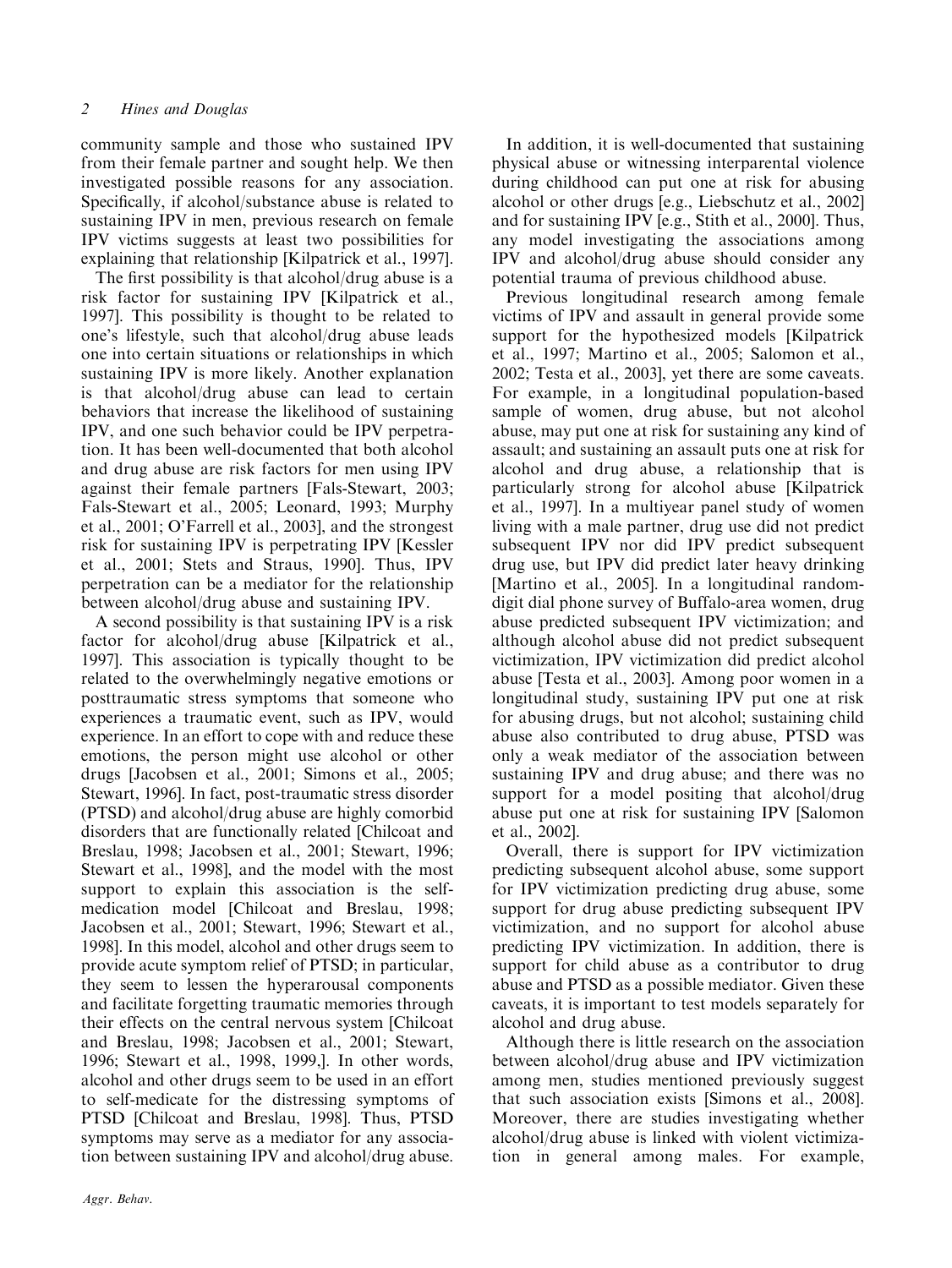in adolescent males, problem alcohol use is a risk factor for subsequent violent victimization as assessed with longitudinal data [Thompson et al., 2008], and cross-sectional studies show that experiencing a physical or sexual assault either within the home or in general is associated with subsequent drug abuse and that PTSD increases the risk of drug abuse [Kilpatrick et al., 2000]. In addition, among male college students, sustaining a sexual assault is associated with a subsequent increased risk of using alcohol or drugs [Amos et al., 2008]. Given these findings, it is important to further investigate these associations among men who sustain IPV.

# Intimate Terrorism vs. Common Couple Violence

In addition to studying these associations among men who sustain IPV, it is also important to investigate whether these associations may differ among men who represent two different types of IPV: intimate terrorism (IT) and common couple violence (CCV). According to Johnson [Johnson, 1995, 2006; Johnson and Ferraro, 2000], IT is a type of IPV that is characterized by frequent and severe physical IPV and controlling behaviors, and has traditionally been used to describe and is consistent with samples of battered women seeking shelter. He labeled the IPV found in community and population-based samples CCV, which is characterized by low-level (e.g., slapping, pushing), low-frequency violence in a couple where both members are about equally violent; this IPV is not part of an overall pattern of control of one partner over the other, but is the result of a conflict ''getting out of hand.''

This study utilizes both ''help-seeking'' and ''community'' samples of men with regard to IPV. The help-seeking sample is comprised of men who sustained IPV from their female partners and sought help of some sort; the community sample is comprised of a convenience sample of men recruited from the community to participate in a study on how men and women get along. In a previous analysis that focused on describing the IPV in these two samples [Hines and Douglas, 2010], we found that the help-seeking sample conformed to Johnson's [1995, 2006; Johnson and Ferraro, 2000] definition of IT; the frequency of physical IPV the men sustained was comparable to the frequency with which shelter samples of battered women sustained physical IPV [Giles-Sims, 1983; Johnson, 2006; McDonald et al., 2009; Okun, 1986; Straus, 1990]; the physical assaults were accompanied by high levels of controlling behaviors, severe psychological aggression, and physical injuries. Moreover, the overwhelming majority of the physical arguments were reportedly initiated by the female partner [Hines and Douglas, 2010].

On the other hand, the 16% of the men in our community sample who sustained physical IPV conformed to Johnson's [1995, 2006; Johnson and Ferraro, 2000] conceptualization of CCV. These men reported that they and their female partners used low-level, low-frequency IPV at approximately the same rates, with an equal likelihood that either the man or his female partner hit first, and the aggression did not involve frequent and severe physical IPV or controlling behaviors [Hines and Douglas, 2010].

Johnson [1995] argues that such help-seeking and community samples are functionally different and should, therefore, have different patterns of predictors and consequences of IPV. For example, he would argue that the conceptual models outlined above would be different between the community and help-seeking samples of men. Therefore, although we will test the above models on both samples, we hypothesize that they will operate differently between them. Moreover, Johnson would argue that any potential consequences of IPV, such as alcohol/drug abuse, would be more severe among men in help-seeking samples vs. men in community samples, because their experiences of IPV are much more severe, and thus more traumatic. Therefore, in this study, we hypothesized that in comparison to men in the community sample who sustained either CCV or no violence, alcohol/drug abuse would be more severe among the men who sustained IT (i.e., the help-seeking sample). Previous analyses of these datasets did not focus on the associations between alcohol/drug abuse and the IPV these men experienced.

#### METHOD

# Participants and Procedure

Two separate samples of male participants were recruited for this study: a help-seeking sample and a community sample. For both samples, the men had to speak English, live in the United States, and be between the ages of 18 and 59 to be eligible; they also had to have been involved in an intimate relationship with a woman lasting at least 1 month in the previous year. In addition, to be eligible for the help-seeking sample, the men had to have sustained a physical assault from their female partner within the previous year, and they had to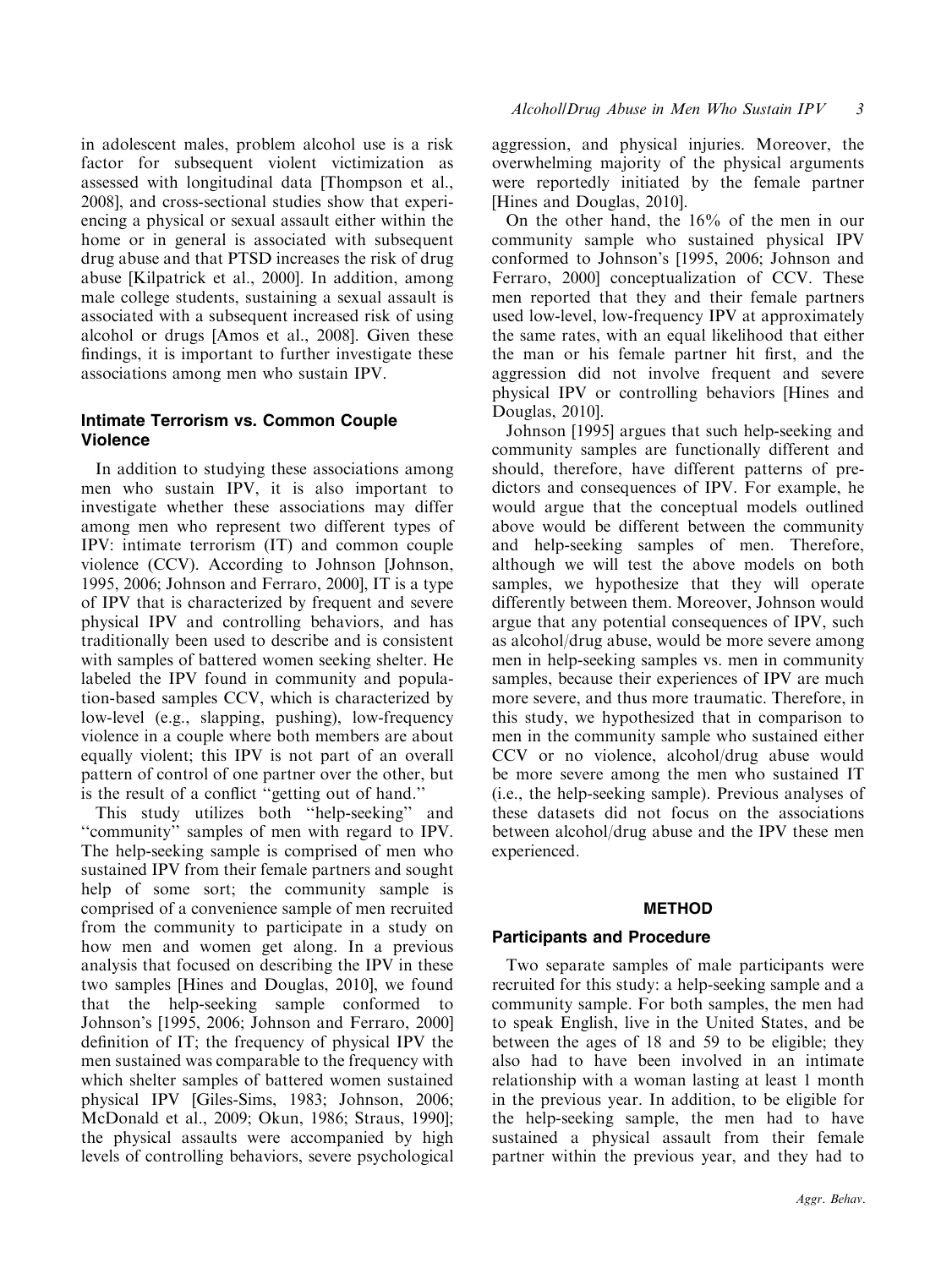have sought help/assistance for their partner's violence. Help/assistance was broadly defined and included seeking help from formal sources, such as hotlines, domestic violence agencies, the police, mental health and medical health professionals, lawyers, and ministers, to more informal helpseeking efforts, such as talking with friends and family members and searching the Internet for information on IPV or support groups for IPV victims in general or male IPV victims specifically.

The help-seeking sample of men  $(n = 302)$  was recruited from a variety of sources, including the Domestic Abuse Helpline for Men and Women (DAHMW; a U.S. national hotline specializing in male victims of domestic violence), and online websites, newsletters, blogs, and listservs that specialized in treatment of IPV, male victims of IPV, fathers' rights issues, divorced men's issues, men's health issues, and men's rights issues. Men who called the DAHMW seeking assistance and who met the eligibility criteria were invited to participate in this study either by calling a survey research center to complete the interview over the phone or by visiting the study website to complete an anonymous secure version of the study questionnaire online. Men who saw an advertisement for the study online were directed to the study website to complete the online version of the study. Screener questions regarding the study criteria were on the first page of the survey, and men who were eligible, given the stated criteria for the help-seeking sample, were allowed to continue the survey. Men who did not meet the eligibility requirements were thanked for their time and were redirected to an ''exit page'' of the survey. Sixteen men completed the interview over the phone; the remaining 286 completed it online. Demographics of the help-seeking sample can be found in Table I.

Participants also included 520 men from the community. Approximately half the community sample  $(n = 255)$  was recruited to participate in a phone version of the survey by a survey research center, using a random digit dialing technique and CATI administration. The interviewers attempted to reach each phone number on 15 different days, at different times of the day, and made call-back appointments whenever possible. They also made refusal conversion efforts when appropriate. Because of low response rates (8%) during the first 2 months, advanced letters were sent to potential participants informing them that they were randomly selected to participate in a study sponsored by the National Institutes of Health that was focusing on how men and women get along and that they would be contacted within a week by a survey research center interviewer. The response rate for the participants who received an advanced letter was 15.5%. The overall response rate was 9.8%. The other half of the community sample  $(n = 265)$  was recruited through a panel of survey participants maintained by Survey Sampling, Inc. (SSI), to complete an online version of the same survey. Email invitations were sent to 16,000 male SSI panel members inviting them to participate in a study on how men and women get along. They were directed to an anonymous, secure, online version of the survey. The first page of the survey included screener questions testing for eligibility (i.e., between 18 and 59 years of age; in an intimate relationship with a woman lasting at least 1 month in the previous year). Eligible men were able to continue to the survey, whereas noneligible men were thanked for their time. The survey was closed after we met our target sample size of 265 men. Because data collection ceased when the target goal for the number of completed surveys was reached and we did not wait for all men who received invitations to complete the survey, response rates for the Internet sample cannot be reliably calculated. Demographic information on the full community sample  $(n = 520)$ can be found in Table I. Multivariate analyses indicated that the only differences between the phone and online community samples were that men in the phone sample had more social support, were less likely to score above a clinical cut-off for PTSD symptoms, and were more likely to have ever used drugs. There were no differences in IPV victimization or perpetration. Further information on the phone and online community samples that is beyond the scope of the current analysis can be found in Hines et al. [2010].

The methods for this study were approved by the boards of ethics at the participating institutions. All the men participated anonymously, were apprised of their rights as study participants, and gave their consent to participate before beginning the survey. Steps were taken to ensure their safety: at the completion of the survey, the participants were given information about obtaining help for IPV victimization and how to delete the history on their Internet web browser.

# Measures

Both the help-seeking and community samples were given the same core questionnaires regarding demographics, aggressive behaviors that they and their female partners may have used in the previous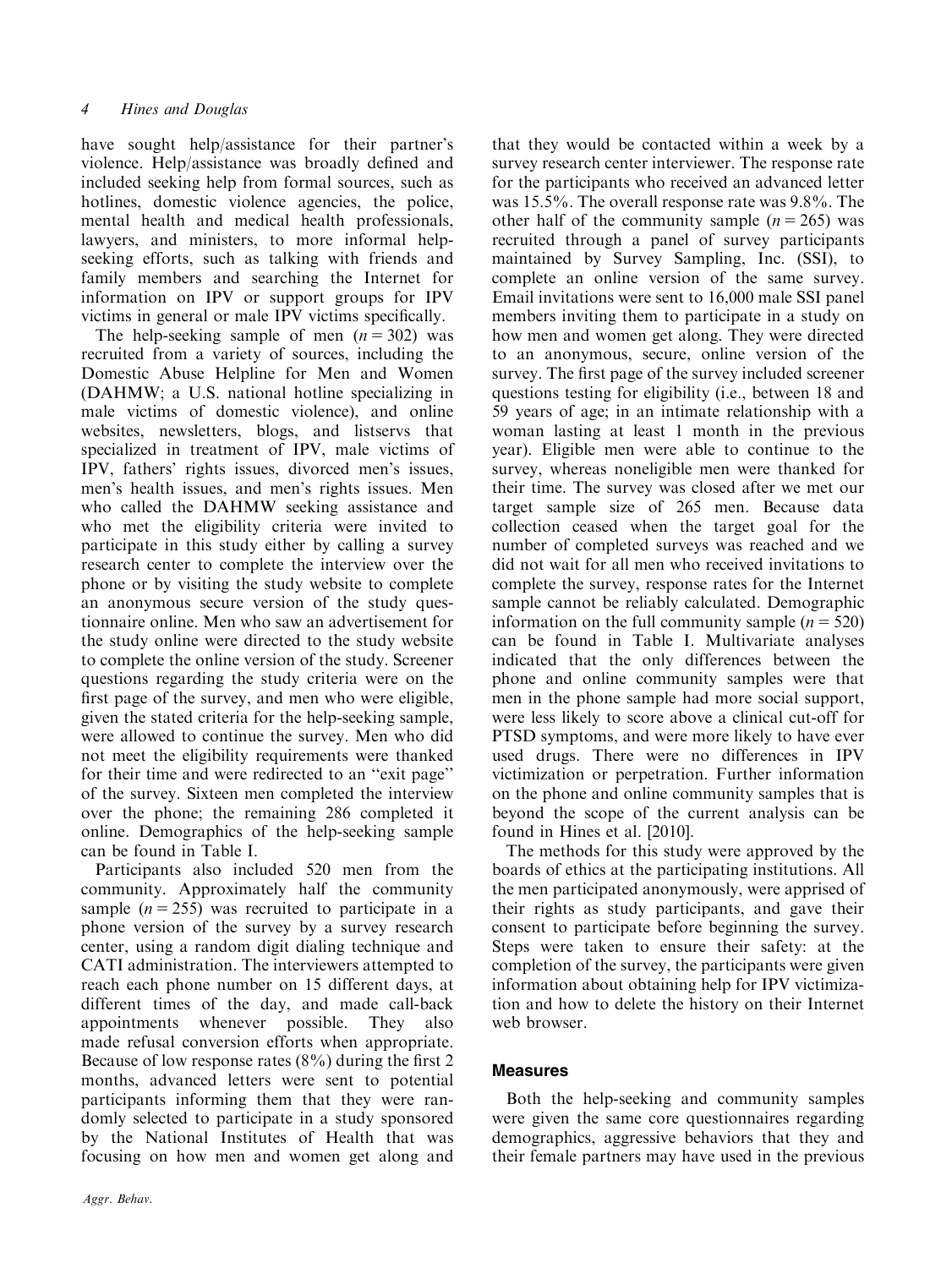|                                                              | Help-seeking sample $(n = 302)$ | Community sample $(n = 520)$ |               |
|--------------------------------------------------------------|---------------------------------|------------------------------|---------------|
|                                                              | $\%$ or M (SD)                  | $%$ or $M(SD)$               | $\chi^2$ or t |
| Demographics                                                 |                                 |                              |               |
| Age (in years)                                               | 40.49 (8.97)                    | 43.68 (10.88)                | $4.52***$     |
| Education <sup>a</sup>                                       | 4.40 (1.56)                     | 4.04(1.72)                   | $3.13***$     |
|                                                              | $(n = 300)$                     | $(n = 514)$                  |               |
| Income (in thousands)                                        | \$50.44K (25.69)                | \$48.98K (26.13)             | 0.77          |
|                                                              | $(n = 296)$                     | $(n = 508)$                  |               |
| $%$ white                                                    | 86.8                            | 84.8                         | 0.59          |
| % currently in a relationship                                | 56.3%                           | 95.8%                        | $193.70***$   |
| % with minor children                                        | 73.2%                           | 45.3%                        | $64.60***$    |
| Length of relationship (in months)                           | 97.90                           | 164.90                       | $8.93***$     |
|                                                              | (82.06)                         | (131.01)                     |               |
| $%$ sustaining $IPV$                                         |                                 |                              |               |
| % sustaining controlling behaviors                           | 93.4                            | 20.0                         | $412.20***$   |
| % sustaining severe psychological aggression                 | 96.0                            | 13.7                         | $526.31***$   |
| % sustaining physical aggression                             | 100.0                           | 16.3                         | 536.60***     |
| % sustaining injury in previous year                         | 78.5                            | 4.0                          | 491.56***     |
| Mean # of acts of IPV sustained among those sustaining IPV   |                                 |                              |               |
| # of controlling acts in previous year                       | 42.62 (36.25)                   | 11.36(16.31)                 | $11.64***$    |
|                                                              | $(n = 282)$                     | $(n = 104)$                  |               |
| # of severe psychological aggression acts in previous year   | 28.90 (26.20)                   | 9.13 (13.26)                 | $8.98***$     |
|                                                              | $(n = 290)$                     | $(n = 71)$                   |               |
| # of physically aggressive acts in previous year             | 46.72 (53.48)                   | 12.22 (33.29)                | $7.27***$     |
|                                                              | $(n = 302)$                     | $(n = 85)$                   |               |
| # of injuries sustained in previous year                     | 11.68(15.61)                    | 5.52 (11.42)                 | $2.29*$       |
|                                                              |                                 |                              |               |
|                                                              | $(n = 237)$                     | $(n=21)$                     |               |
| $%$ using IPV                                                |                                 |                              | $121.90***$   |
| % using controlling behaviors                                | 45.7                            | 11.5<br>10.4                 | $100.44***$   |
| % using severe psychological aggression                      | 40.1                            |                              | $159.19***$   |
| % using physical aggression                                  | 55.0                            | 13.8                         |               |
| % using injury in previous year                              | 26.2                            | 4.6                          | $80.90***$    |
| Mean # of acts of IPV used among those using IPV             |                                 |                              |               |
| # of controlling acts in previous year                       | 7.20 (8.99)                     | 12.29 (16.99)                | $2.19*$       |
|                                                              | $(n = 138)$                     | $(n = 60)$                   |               |
| # of severe psychological aggression acts in previous year   | 5.74 (8.59)                     | 6.07(14.49)                  | 0.19          |
|                                                              | $(n = 121)$                     | $(n = 54)$                   |               |
| # of physically aggressive acts in previous year             | 7.71 (14.25)                    | 8.68 (24.21)                 | 0.40          |
|                                                              | $(n = 166)$                     | $(n = 72)$                   |               |
| # of injuries partner sustained in previous year             | 5.19(6.40)                      | 6.96(12.01)                  | 0.69          |
|                                                              | $(n=79)$                        | $(n = 24)$                   |               |
| Levels of PTSD symptoms and childhood aggression experienced |                                 |                              |               |
| PCL score                                                    | 46.56 (14.22)                   | 20.43 (8.28)                 | $29.19***$    |
| % sustaining child physical aggression                       | 46.8                            | 35.3                         | $10.65***$    |
| % witnessing IPV between parents                             | 21.5                            | 14.3                         | $7.03**$      |

|  |  | TABLE I. Demographics, Intimate Partner Violence Sustained, PTSD, and Childhood Aggression Experiences |  |  |  |  |  |
|--|--|--------------------------------------------------------------------------------------------------------|--|--|--|--|--|
|--|--|--------------------------------------------------------------------------------------------------------|--|--|--|--|--|

<sup>a</sup> Educational status: 1 = less than high school; 2 = high school graduate or GED; 3 = some college/trade school; 4 = 2-year college graduate; 5 = 4-year college graduate;  $6 =$  some graduate school;  $7 =$  graduate degree.  $^{*}P < .05$ ;  $^{*}P < .01$ ;  $^{*}P < .001$ .

year, more detailed information regarding their last physical argument (if applicable), their mental health, and various risk factors. The help-seeking sample was given additional questions pertaining to their specific help-seeking experiences in an aggressive relationship and what prevents them from leaving the relationship. Only the questionnaires used in the current analyses will be described below.

Demographic information. Men were asked basic demographic information about both themselves and their partners, including age, race/ethnicity, personal income, education, and occupation. Men were also asked about the current status of their relationship, the length of their relationship with their partners, how long ago the relationship ended (if applicable), and how many minor children were involved in that relationship, if any.

Revised conflict tactics scales. The revised conflict tactics scales (CTS2) [Straus et al., 1996] was used to measure the extent to which the men in the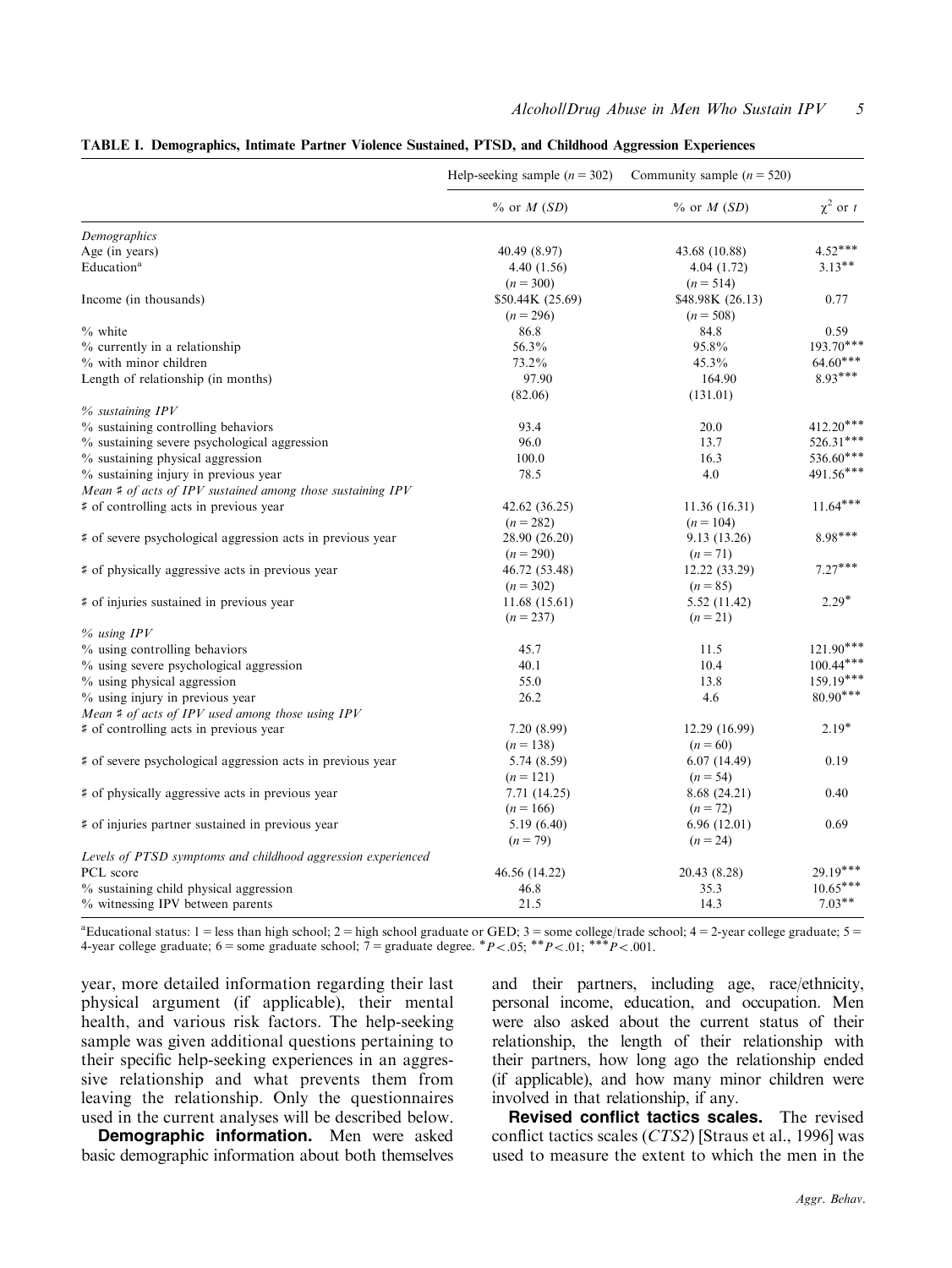study used and sustained psychological, physical, and sexual aggression, and injuries in their relationships. The items used for this study included five items assessing minor physical aggression (e.g., grabbing, shoving, slapping); seven items assessing severe physical aggression (e.g., beating up, using knife/gun) that were combined into a total physical aggression scale; and six items assessing injuries [e.g., having a small cut or bruise, broken bone, passing out). The eight CTS2 items regarding psychological aggression were supplemented with seven items from the Psychological Maltreatment of Women Inventory [Tolman, 1995]. To investigate the factor structure of this combined psychological aggression scale, a factor analysis that combined the two samples was conducted using the victimization items [see Hines and Douglas, 2010, for further details on this analysis). The factor analysis revealed that there were three subscales: Minor Psychological Aggression (e.g., insulting/ swearing, shouting/yelling, doing something to spite partner), Controlling Behaviors (e.g., not allowing to leave the house, monitoring time and whereabouts), and Severe Psychological Aggression (e.g., threatening to harm partner, intentionally destroying something belonging to partner). For this study, only the controlling behaviors and severe psychological aggression scales were used because they theoretically differentiate IT from CCV [Johnson, 1995].

Participants responded to items depicting each of the conflict tactics by indicating the number of times these tactics were used by the participant and his partner in the previous year. Participants indicated on a scale from 0 to 6 how many times they experienced each of the acts in the previous year,  $0 = 0$  times;  $1 = 1$  time;  $2 = 2$  times;  $3 = 3-5$ times;  $4 = 6{\text -}10$  times;  $5 = 11{\text -}20$  times; and  $6 =$  more than 20 times. These data were then transformed in order to obtain an approximate count of the number of times each act occurred in the previous year, using the following scale:  $0 = 0$  acts in previous year;  $1 = 1$  act in the previous year;  $2 = 2$ acts in the previous year;  $3 = 4$  acts in the previous year;  $4 = 8$  acts in the previous year;  $5 = 16$  acts in the previous year; and  $6 = 25$  acts in the previous year.

The CTS2 has been shown to have good construct and discriminant validity and good reliability, with internal consistency coefficients ranging from .79 to .95 [Straus et al., 1996]. Reliability statistics for these samples were .82 for both the Controlling Behaviors and Severe Psychological Aggression scales, .92 for the

Physical Aggression scale, and .68 for the Injury scale.

Abusive childhood experiences of the participant. Childhood abusive experiences were assessed using two questions that condensed the eight items from the violence socialization (VS) scale of the Personal and Relationships Profile [Straus et al., 1999]. Participants indicated the extent to which they agreed or disagreed  $(1 =$  strongly disagree,  $4 =$ strongly agree) with each statement: ''When I was less than 12 years old, I was spanked or hit a lot by my mother or father'' (sustaining child physical aggression), and ''When I was a kid, I saw my mother or father kick, punch, or beat up their partner'' (witnessed interparental IPV). Reports of the psychometric properties of the full VS scale indicate adequate validity and an overall  $\alpha$  of .73 [Straus and Mouradian, 1999].

Posttraumatic stress symptoms. The PTSD Checklist (PCL) [Weathers et al., 1993] is a 17-item self-report measure of the severity of PTSD symptomology. Items reflect three symptom clusters: reexperiencing, numbing/avoidance, and hyperarousal. Consistent with the concept of PTSD and per the instructions of the PCL, questions were anchored to one potentially traumatic event: participants were asked to think about their worst argument with their female partner, and then indicate the extent to which they were bothered by each symptom in the preceding month using a 5-point scale  $(1 = not at all, 5 = extremely)$ . The items were then summed to create a continuous measure of PTSD symptoms. One item, ''Feeling as if your future will somehow be cut short,'' was not included in the survey because participants reported that they did not understand the item during pilot testing of the instrument. The PCL has been validated for use in both combat and civilian populations and the civilian version was used for this study. The PCL has been shown to have excellent reliability [Weathers et al., 1993] and strong convergent and divergent validity [Blanchard et al., 1996; Ruggiero et al., 2003]. For these samples, the  $\alpha$  was .97.

Alcohol and drug abuse. Alcohol and drug abuse were measured using a scale developed for the National Women's Study to assess the association between IPV victimization and alcohol/drug abuse among female victims [Kilpatrick et al., 1997]. The scale included up to 19 items asking respondents about their use and abuse of alcohol and illicit drugs (i.e., marijuana, cocaine, methamphetamines, crack, LSD, heroin, or other such drug) in their lifetimes and in the past year, and included items regarding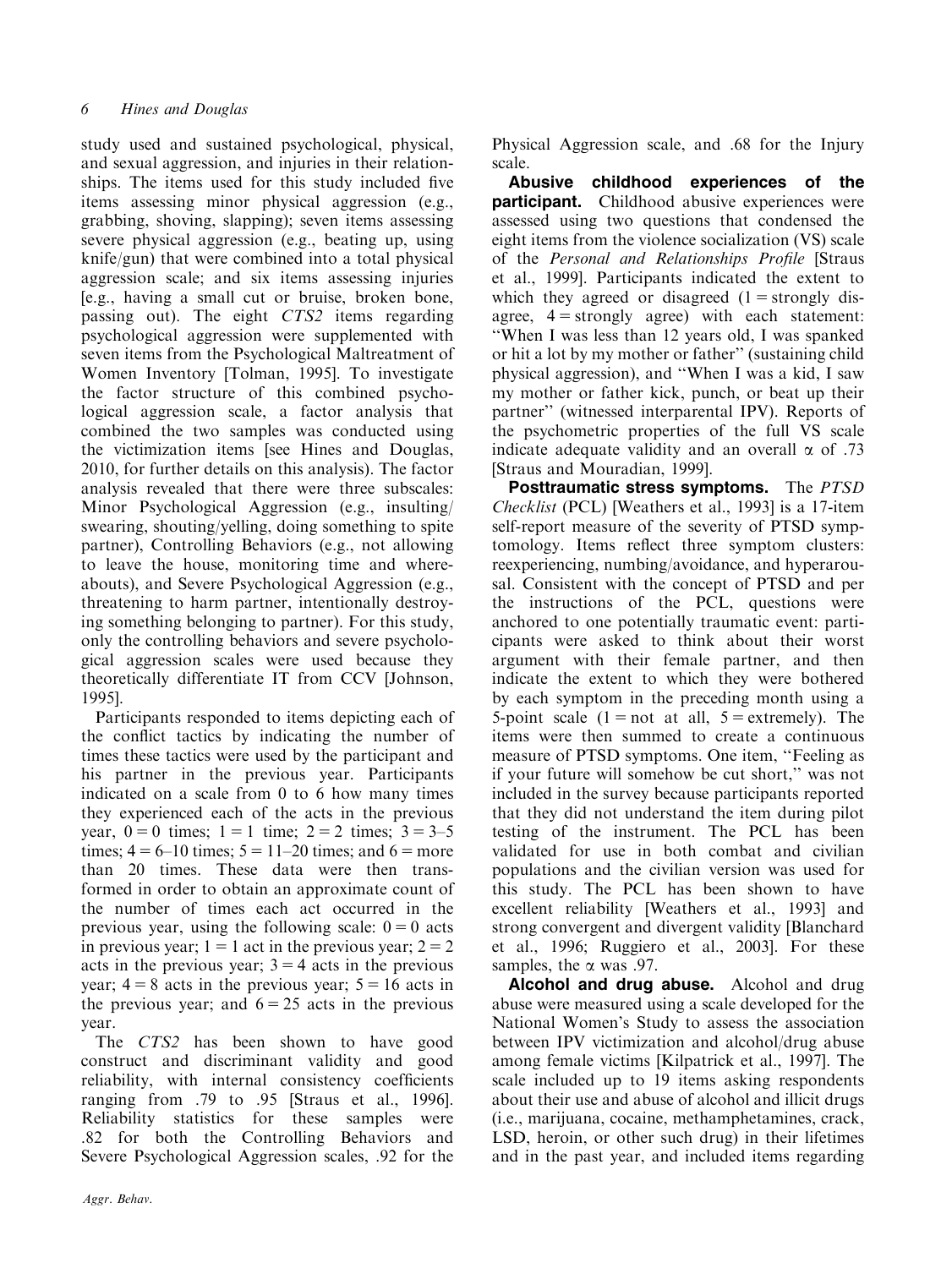negative experiences resulting from alcohol abuse. Consistent with Kilpatrick et al.'s [1997] guidelines for scoring this scale, we measured alcohol abuse within the past year by two indicators that approximated the diagnostic criteria for the Diagnostic and Statistical Manual of Mental Disorders IV [American Psychiatric Association, 1994]: (1) participants who answered affirmatively to any of the six questions on negative experiences (e.g., getting in trouble with the police or a boss) within the past year because of alcohol were classified as meeting the criteria for alcohol abuse in the past year, and (2) frequency of intoxication within the past year: participants were asked to indicate how frequently they were intoxicated in the past year on a scale from  $0 =$  never to  $7 =$  every day/almost every day.

Similarly, according to the guidelines established by Kilpatrick et al. [1997], drug abuse was measured by two indicators that approximate the frequency of usage considered significant by the Diagnostic Interview Schedule substance abuse screen [Robins et al., 1988]: (1) if participants indicated they used any illegal drugs more than four times in the past year, they were considered nonexperimental users/drug abusers, and (2) actual frequency of drug use within the past year from  $0 =$  never to  $3 =$  more than ten occasions. This scale has demonstrated excellent construct validity [Kilpatrick et al., 1997].

#### **RESULTS**

Table I presents the demographics of the helpseeking and community samples, and descriptive information for all predictor, mediator, and outcome variables. A full discussion of these samples can be found in previous analyses of this dataset [e.g., Hines and Douglas, 2010].

## Hypothesis 1: Differences in Proposed Conceptual Models

Bivariate correlations among IPV and alcohol/drug abuse. To test Hypothesis 1, we first performed a series of correlational analyses on the alcohol/drug abuse and IPV variables (Table II). For each sample separately, we correlated the frequency with which the participants sustained all four forms of IPV with the four alcohol/drug abuse variables: alcohol abuse in the past year, frequency of intoxication in the past year, drug abuse in the past year, and frequency of drug use in the past year. As shown,

|                                                          |                          | Help-seeking sample $(n = 302)$       |                        |             |                          | Community sample $(n = 520)$          |                        |                    |
|----------------------------------------------------------|--------------------------|---------------------------------------|------------------------|-------------|--------------------------|---------------------------------------|------------------------|--------------------|
|                                                          | Controlling<br>behaviors | psychological<br>aggression<br>Severe | aggression<br>Physical | Injuries    | Controlling<br>behaviors | Severe<br>psychological<br>aggression | Physical<br>aggression | Injuries           |
| 4lcohol use/abuse                                        |                          |                                       |                        |             |                          |                                       |                        |                    |
| Abused alcohol in past year                              | $\frac{8}{2}$            | $-0.36 - 0.08$                        | $-0.5$                 | $-0.4$      | $.18***$                 | $14***$<br>$12***$                    | $16***$<br>$.24***$    | $12***$<br>$18***$ |
| Frequency of intoxication in past year<br>Drug use/abuse |                          |                                       | $\ddot{\mathrm{S}}$    | $\tilde{q}$ | $\overline{1}$           |                                       |                        |                    |
| Abused drugs in past year                                |                          | $-11$<br>$-12$                        | $-0.06$<br>$-1$        | $-0.02$     | $21***$<br>$25***$       | $.13***$                              | $13***$                | $\overline{5}$     |
| Frequency of drug use in past year                       |                          |                                       |                        |             |                          | $17***$                               | $.18***$               |                    |
|                                                          |                          |                                       |                        |             |                          |                                       |                        |                    |

TABLE II. Bivariate Correlations Among Sustained IPV and Alcohol/Drug Abuse for Both Samples

TABLE II. Bivariate Correlations Among Sustained IPV and Alcohol/Drug Abuse for Both Samples

\*  $P < 0.05$ , \* \*  $P < 0.1$ , \* \* \*  $P < 0.01$ .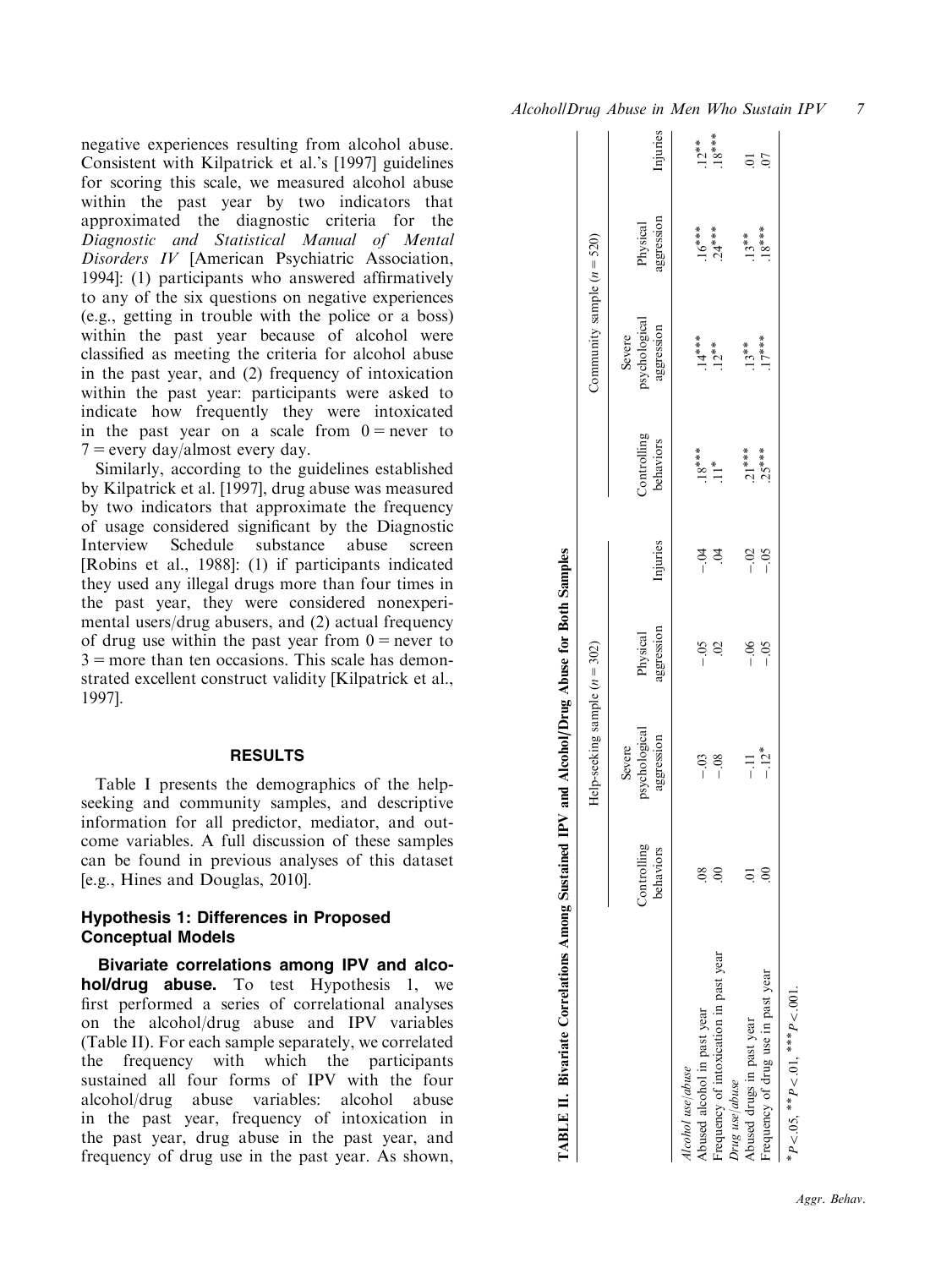there was only one significant association for the help-seeking sample, and it was in the opposite direction hypothesized. For the community sample, all but two of the associations were significant. The results indicate that there is a dose–response relationship between alcohol/drug abuse and sustaining IPV for the community sample, but not the help-seeking sample.

Path models. Because only the community sample showed associations among alcohol/drug abuse and sustaining IPV, we then investigated the hypothesized path models for the community sample only  $(Fig. 1)$ .<sup>1</sup> In the interest of parsimony, we combined the scores on the two childhood physical aggression measures (sustaining child physical aggression and witnessing interparental IPV) into a variable called Child Maltreatment. For sustaining IPV, we only used the frequency with which they sustained physical aggression because CCV, the type of IPV that occurs among a minority of couples in a community sample, is not theoretically tied to controlling behaviors and severe psychological aggression [1995, 2006; Johnson and Ferraro, 2000]. Finally, for the alcohol and drug abuse variables, we used the frequency of intoxication and frequency of drug use in the past year variables, respectively, to have continuous outcome measures for our path modeling.

As indicated, in the first model, we hypothesized that child maltreatment would predict alcohol/drug abuse, which would then predict sustaining IPV in adulthood; this latter association would be partially mediated by the use of IPV. In the second model, we predicted that child maltreatment would predict sustaining IPV, which would then predict alcohol/ substance abuse, and this latter association would be partially mediated by levels of PTSD symptoms. These full models were tested for alcohol and drug abuse separately, and each model was evaluated using four fit measures— $\chi^2$ , RMSEA, NFI, and GFI—as recommended by Tabachnik and Fidell [2006]. This method ensures a model fit is tested





*Model 2: Sustained IPV Predicts Alcohol/Drug Abuse* 



Fig. 1. Hypothesized path models for the associations between alcohol/ drug abuse and sustaining IPV among community sample only. Model 1: alcohol/drug abuse predicts sustaining IPV. Model 2: sustained IPV predicts alcohol/drug abuse.

from several different perspectives [Meyers et al., 2006]. Nonsignificant paths were pruned one at a time until an excellent fitting model was achieved. This end model was compared with the original model on their AIC and ECVI; smaller AIC values represent better fitting models and smaller ECVI values represent the greatest potential for replication [Byrne, 2010].

Within the community sample, five cases  $(0.1\%)$ were removed because of incomplete data on the child maltreatment measures. For the frequency of drug usage variable, two cases (0.4%) were missing and replaced with the mean on that variable. For the frequency of intoxication variable, seven cases (1.4%) were missing and replaced with the mean on that variable. For physical aggression used, there was one extreme outlier that was replaced with a value that was one act higher than the next closest value, as per Tabachnik and Fidell [2006]. Similarly, for physical aggression sustained, there were two extreme outliers that were replaced with values that were one and two acts higher than the next closest value. Models were tested both with and without the outliers replaced and there were some slight differences in the path estimates (but no differences in model fits or significance of path estimates); therefore, the results for the models with the outliers replaced are presented.

Initially, the full model for each analysis was evaluated for its adherence to the assumption of

<sup>&</sup>lt;sup>1</sup>To be certain, we did run the same models with the help-seeking sample as we did with the community sample. As expected, none of the models were good fits to the data, even when nonsignificant parameters were pruned. In fact, for the models where we were using alcohol/drug abuse to predict IPV victimization, the only significant paths were from IPV perpetration to IPV victimization, and for the models where we predicted alcohol/drug abuse from IPV victimization, the only significant paths were from IPV victimization to levels of PTSD symptoms and from levels of PTSD symptoms to drug abuse.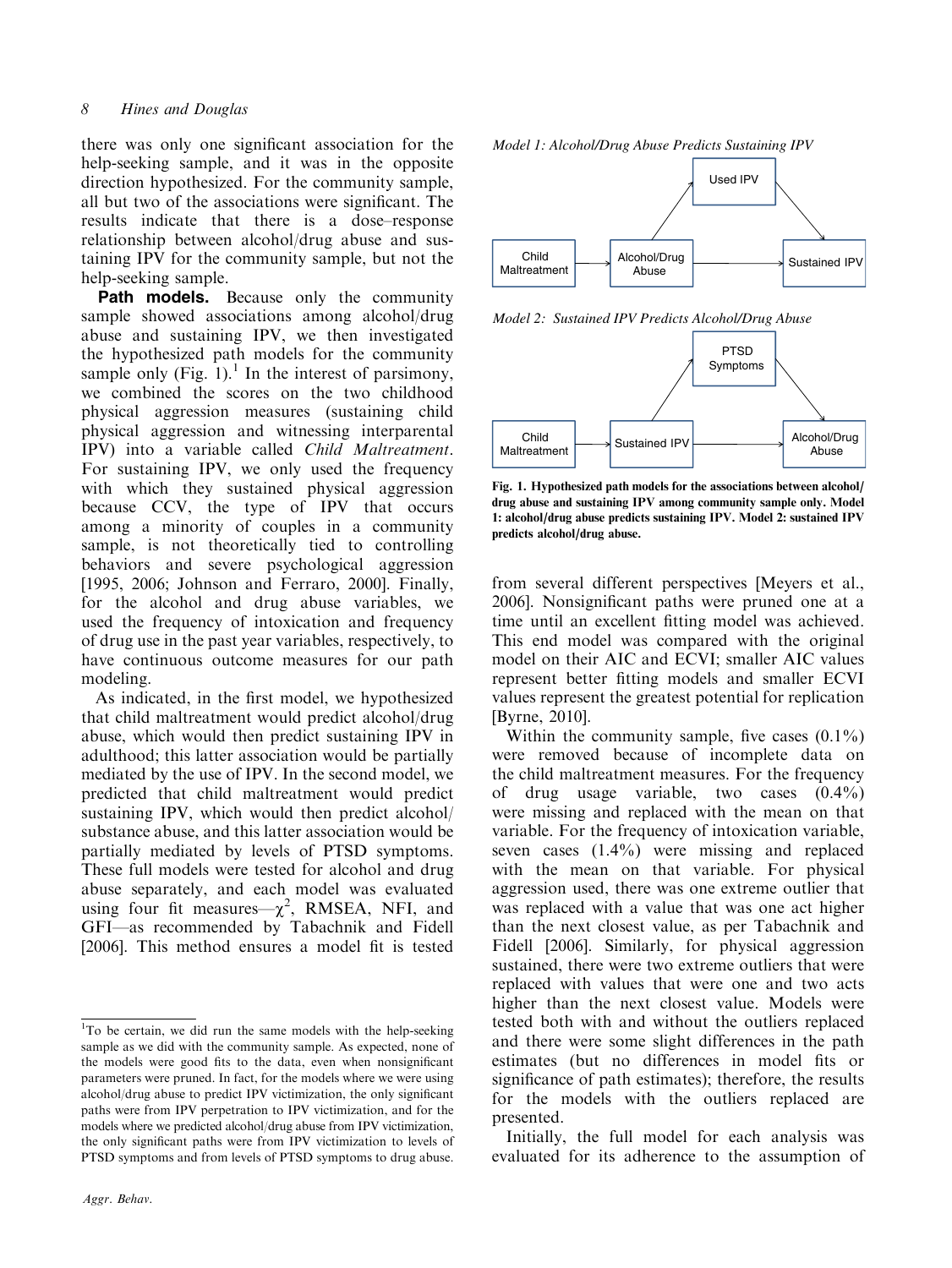multivariate normality. Mardia's [1970, 1974] normalized estimate of multivariate kurtosis equaled 258.39 for the model where alcohol abuse predicted IPV victimization, 98.89 for the model where IPV victimization predicted alcohol abuse, 271.65 for the model where drug abuse predicted IPV victimization, and 109.18 for the model where IPV victimization predicted drug abuse. All these values are well above the standard cut-off of 5 and indicated nonnormal distributions [Bentler, 2005]. Therefore, we employed the bootstrapping procedure for estimating standard errors and reducing bias in our estimates of parameters and their significance. Although not without its limitations, bootstrapping is a procedure that is routinely used when estimating path models with nonnormal data [Byrne, 2010].

For alcohol abuse predicting IPV sustained, the full hypothesized model achieved a moderate-to-good fit to the data  $(\chi^2 \quad (2) = 12.27, \quad P = .002; \quad \text{NFI} = 0.96;$  $GFI = 0.99$ ; RMSEA = .10, AIC = 28.27, ECVI = .06). The final parsimonious model achieved an excellent fit:  $\chi^2$  (1) = 0.05,  $P = .82$ ; NFI = 1.00;  $GFI = 1.00$ ; RMSEA = .00, AIC = 12.00, ECVI = .02. This final model represents a significant improvement in the  $\chi^2$  fit of the model ( $\Delta \chi^2$  (1) = 12.23, P = .0005), and the parameter estimates for this model are shown in Figure 3. Child maltreatment dropped out of the model and the influence of alcohol intoxication on sustaining IPV was fully mediated by the use of IPV. Overall, this model explained 42.5% of the variance in sustaining physical IPV.

The full model for sustaining IPV predicting alcohol abuse also achieved a moderate-to-good fit  $(\chi^2 \quad (2) = 7.36, \quad P = .03; \quad NFI = 0.90; \quad GFI = 0.99;$ RMSEA = .07,  $AIC = 23.36$ ,  $ECVI = .05$ ). After nonsignificant paths were removed one-by-one, the final model, shown in the bottom half of Figure 2, achieved an excellent fit  $(\chi^2 \ (1) = 0.10, P = .76;$  $NFI = 0.99$ ;  $GFI = 1.00$ ;  $RMSEA = .00$ ,  $AIC =$ 10.10,  $ECVI = .02$ ). This reduced model was a significant improvement over the full model  $(\Delta \chi^2 (1) = 7.26, P = .007)$ , but explained only 4% of the variance in alcohol abuse. Overall, the model shows that sustaining IPV has direct influences on both frequency of alcohol intoxication and the level of PTSD symptoms, but that the level of PTSD symptoms does not serve as a mediator between sustaining IPV and alcohol intoxication.

To determine whether the final model predicting sustaining IPV from alcohol abuse was a better fit than the final model predicting alcohol abuse from sustaining IPV, we compared the two models' AICs and ECVIs. There were no differences in the ECVIs. The final model where alcohol intoxication predicted sustaining IPV had a slightly lower AIC than the final model where sustaining IPV predicted alcohol abuse; therefore, it was concluded that the best fitting model was one where alcohol intoxication predicts sustaining IPV. In addition, the differences in the percent of variance explained



Fig. 2. Final models for the association among alcohol abuse and sustaining IPV among community sample only,  $**P<.001$ .



Fig. 3. Final models explaining associations among drug abuse and sustaining IPV among community sample only,  $*P < .01$ ,  $*P < .01$  $*$  $P < 01$  $*$  $P < .001$ .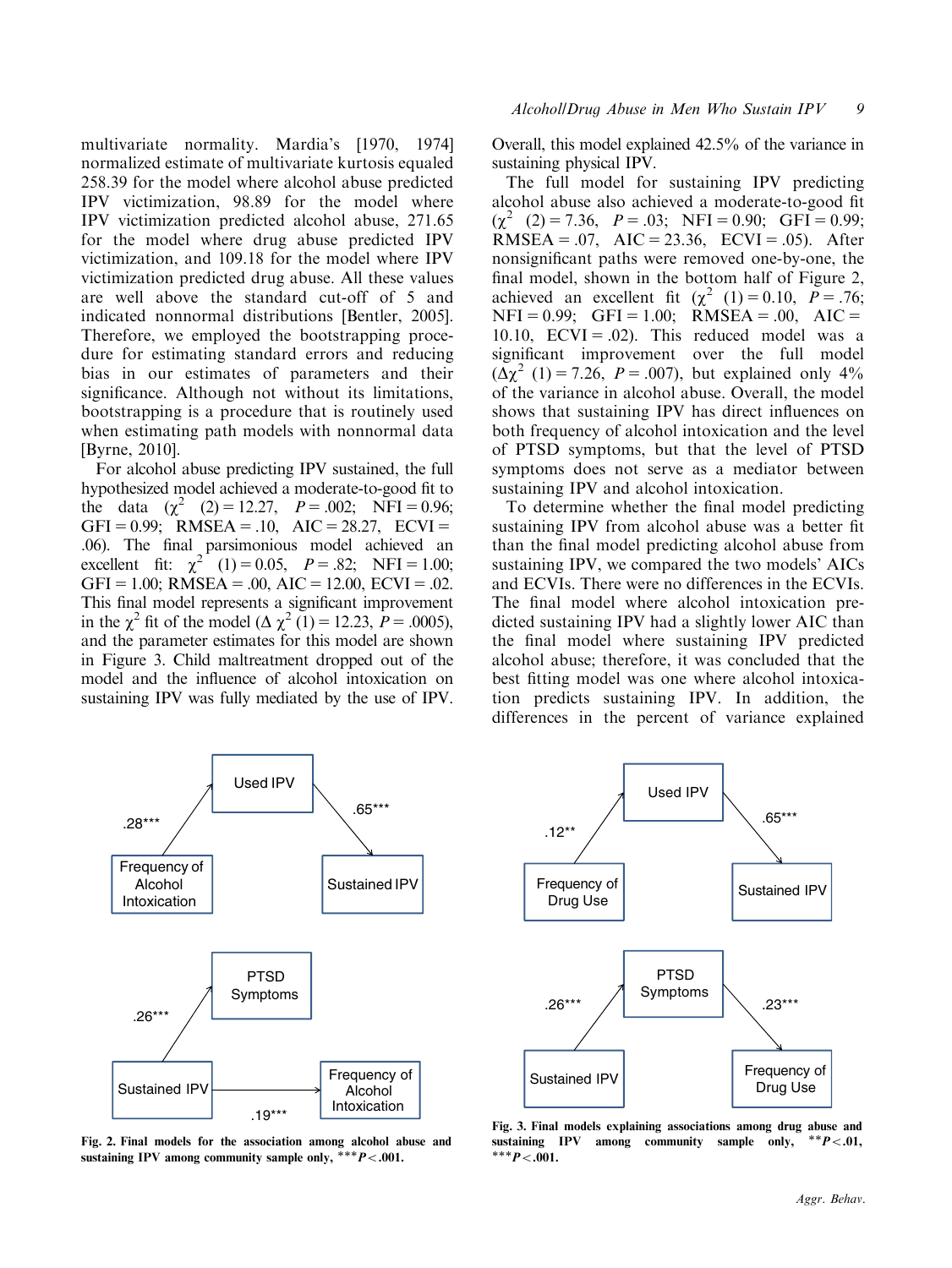(41 vs. 4%) provide further evidence that the model where alcohol intoxication predicts sustaining IPV is a better model.

The full model investigating drug abuse as a predictor of sustaining IPV achieved a moderateto-good fit of the data ( $\chi^2$  (2) = 11.63, P = .003;  $NFI = 0.96$ ;  $GFI = 0.99$ ;  $RMSEA = .10$ ,  $AIC =$ 27.63, ECVI = .05). After removing the nonsignificant paths one at a time, the final model achieved a goodto-excellent fit  $(\chi^2 (1) = 2.94, P = .09; NFI = 0.99;$ GFI =  $0.99$ ; RMSEA =  $.06$ , AIC = 12.94,  $ECVI = .02$ ). This reduced model was a significant improvement over the full model ( $\chi^2$  (1) = 8.69,  $P = .003$ ), and showed that using IPV served as a full mediator of the relationship between frequency of drug use and sustaining IPV (Fig. 3). This model explained 42% of the variance in physical IPV sustained.

The full model predicting drug abuse from sustaining IPV was a moderate fit to the data  $(\chi^2 \quad (2) = 7.52, \quad P = .02; \quad NFI = 0.91; \quad GFI = 0.99;$ RMSEA = .07, AIC = 23.52, EDVI = .05). The final model, also displayed in Figure 3, was a good-toexcellent fit  $(\chi^2 \ (1) = 3.11, P = .08; NFI = 1.00;$ GFI =  $0.99$ ; RMSEA =  $.06$ , AIC = 13.11,  $ECVI = .023$ ), and was a significant improvement over the full model  $(\Delta \chi^2 (1) = 4.41, P = .04)$ . This model explained 5% of the variance in drug abuse, and showed that the level of PTSD symptoms was a full mediator between sustaining IPV and frequency of drug use.

To determine whether the final model predicting sustaining IPV from drug abuse was a better fit than the final model predicting drug abuse from sustaining IPV, we compared the two models' AICs and ECVIs. There were no differences in the ECVIs. The final model where drug abuse predicted sustaining IPV had a lower AIC than the final model where sustaining IPV predicted drug abuse; therefore, it was concluded that the best fitting model was one where drug abuse predicts sustaining IPV. In addition, the difference in the percent of variance explained (42 vs. 5%) provides further evidence that the model where drug abuse predicts sustaining IPV is a better model.

## Hypothesis 2: Differences Among IT, CCV, and No Violence Groups in Alcohol and Drug Abuse

To test our second hypothesis, we divided the community sample into those who sustained IPV (CCV group) and those who sustained no IPV; the help-seeking sample was an indicator of IT. These

divisions were in line with our previous analyses that established the no violence, IT, and CCV groups [Hines and Douglas, 2010].<sup>2</sup> We then performed  $\chi^2$ and ANCOVA analyses to investigate whether there were significant differences among the three groups in the variables assessing alcohol and drug abuse and the percentage of men meeting the criteria for alcohol and drug abuse.

As shown in Table III, the no IPV group was the group least likely to have abused alcohol in the past year. The IT group was significantly more likely to have abused alcohol than the no IPV group, but the CCV group had the highest rates of alcohol abuse in the past year. Similarly, the CCV group reported intoxication in the past year significantly more frequently than either the no IPV or IT groups, who were not different from each other in reported intoxication frequency within the past year. For drug abuse, the no IPV group had the lowest rates and frequency within the past year. Both the IT and

 ${}^{2}$ A full description of how we determined that the help-seeking sample was a sample of IT victims can be found in Hines and Douglas (2010). Briefly, we did a series of comparisons between the help-seeking and community samples in the rates and frequencies of physical IPV, controlling behaviors, severe psychological IPV, and injuries reported by the male participants, to test Johnson's conceptualization of IT that it is physical IPV in the context of controlling behaviors and severe psychological IPV, whereas CCV is characterized by low-level mutual physical IPV without the same level of controlling behaviors as in IT. In comparison to the male help-seekers, the female partners of men in the help-seeking sample had significantly higher rates of all types of IPV, and just among those men and women who engaged in physical and psychological IPV, the female partners used 5–6 times the frequency of physical IPV, severe psychological IPV, and controlling behaviors. The helpseeking men also had significantly higher rates of injuries than their female partners, and among those men and women who sustained injuries, the men were injured at approximately twice the frequency. Finally, the frequency with which men sustained violence in the previous year (46.72 acts) is comparable to the frequency of violence sustained in samples of battered women (between 15 and 68 acts per year). Patterns of IT were also found when we compared the helpseeking with the community sample. In comparison to the female partners of community men, the female partners of help-seeking men engaged in significantly higher rates and frequency of all types of IPV: they were 54 (controlling behaviors) to 407 (minor physical IPV) times more likely to use IPV. Among just those women who used IPV, the female partners in the help-seeking sample had significantly higher frequencies of IPV, ranging from about 1.5 times (severe physical IPV) to more than 3.75 times (controlling behaviors, total physical IPV) the frequency of IPV than female partners in the community sample. Moreover, the men in the help-seeking sample were injured at higher rates and frequencies—they were close to 90 times more likely to have sustained an injury in the past year, and when comparing just those men who were injured, men in the helpseeking sample had about twice the frequency of injuries. Finally, the female partners in the help-seeking sample were significantly more likely to have used physical IPV first, in both the last physical argument (97 vs. 56.9%) and ever (91.7 vs. 53.0%).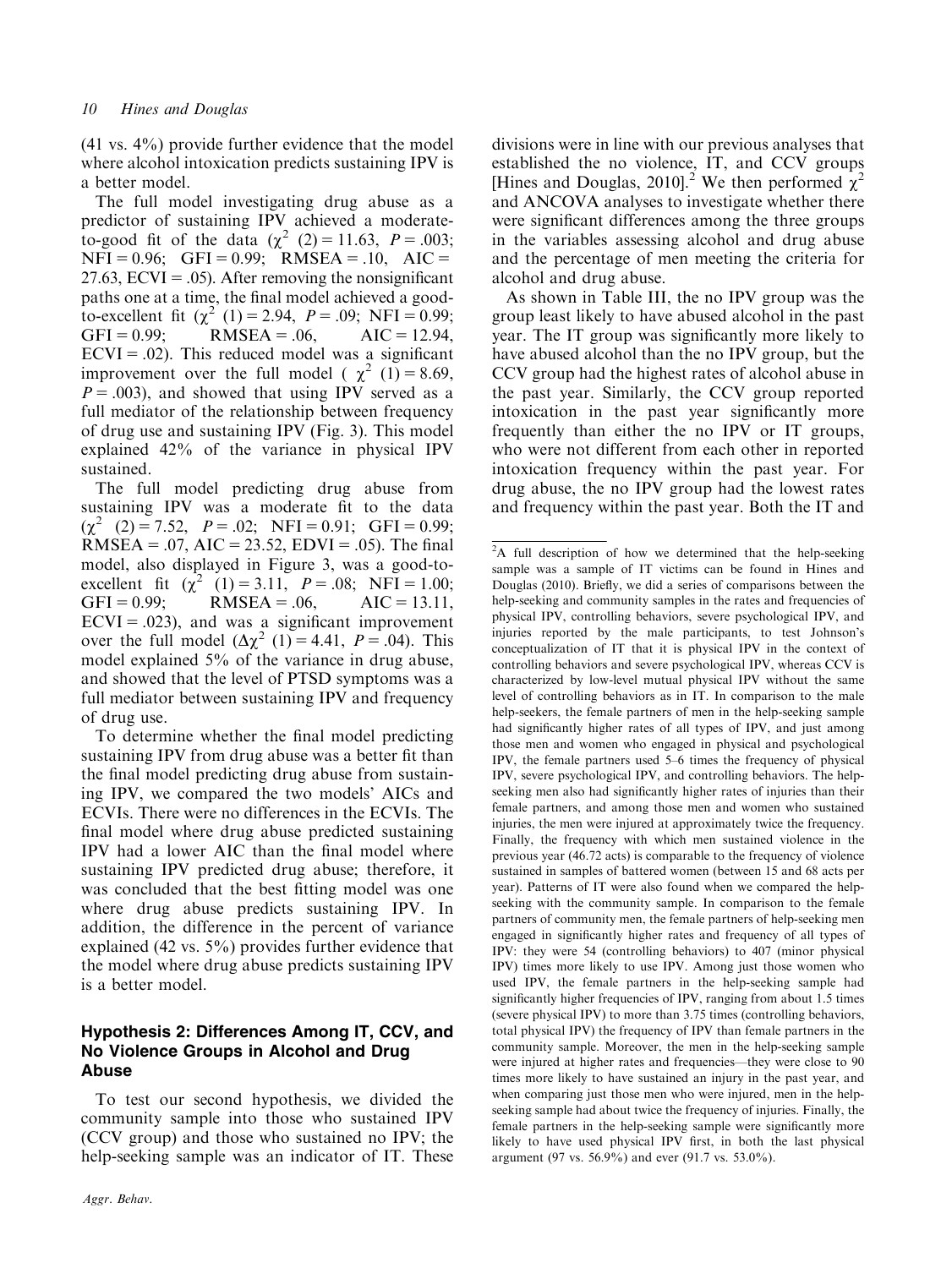|                                        | No violence $\%$ or M (SD) | CCV $\%$ or M (SD)  | IT % or $M(SD)$   | F or $\chi^2$ (df)  | $n^2$ |
|----------------------------------------|----------------------------|---------------------|-------------------|---------------------|-------|
| Abused alcohol in past year            | $11.5^{\rm a}$             | $30.6^{\rm a}$      | 17.9 <sup>a</sup> | $21.00***$ (2)      | .03   |
| Frequency of intoxication in past year | $0.76$ $(1.35)^{a}$        | 1.80 $(2.16)^{a,b}$ | 1.00 $(1.46)^b$   | $11.33***$ (2, 794) |       |
| Abused drugs in past year              | 5.3 <sup>a,b</sup>         | $15.3^{\rm a}$      | $11.6^{b}$        | $14.29***$ (2)      | .02   |
| Frequency of drug use in past year     | $0.20~(0.65)^{a,b}$        | $0.51(1.06)^a$      | $(0.43 (0.90)^b)$ | $8.24***$ (2, 783)  |       |

TABLE III. AN(C)OVA and  $\gamma^2$  Results on the Differences Among IPV Groups in Alcohol/Drug Abuse

Means in the same row sharing superscripts are significantly different from each other. For frequency of intoxication, means in the same row sharing superscripts are significantly different from each other after controlling for age and presence of children. For frequency of drug use, means in the same row sharing superscripts are significantly different from each other after controlling for age, presence of children, and educational level. For ANCOVA results, unadjusted means are presented and Tamhane post hoc tests (because they correct for heterogeneity of variance) were used to identify the locus of any significant differences. CCV, common couple violence; IT, intimate terrorism.  $*$  $*$  $P < .001$ .

CCV groups had significantly higher rates and frequencies of drug abuse in comparison to the no IPV group, but they were not different from each other on either measure of drug abuse.

#### **DISCUSSION**

The purpose of this study was to investigate the associations and possible mediators between alcohol/drug abuse and sustaining IPV among two samples of men: a help-seeking sample that sustained IT and a community sample, 16% of which sustained CCV. Our study showed support for the hypothesis that the predictors and mediators of any associations among sustaining IPV and alcohol/drug abuse would differ among the two samples; however, only the community sample conformed to any of the proposed models. Moreover, our study showed mixed support for the hypothesis that sustaining more severe types of IPV would be associated with higher levels of alcohol/ drug abuse because the experience would be more traumatic.

# Alcohol Abuse

Overall, and consistent with Simons et al. [2008], there was support for the hypothesis that sustaining IPV would be associated with higher levels of alcohol abuse. However, contrary to our prediction, the men who experienced CCV had the highest levels of alcohol abuse and frequency of intoxication within the past year. In addition, although in comparison to men who sustained no IPV, men who experienced IT had higher levels of alcohol abuse within the past year and they did not report a greater frequency of intoxication.

Men who experience CCV would be in relationships in which the incidence and frequency of all types of IPV would be about equal between them and their female partners [Johnson, 1995, 2006; Johnson and Ferraro, 2000], as was the case with the men in the community sample [Hines and Douglas, 2010]. Therefore, the reason that the CCV group had the highest levels of alcohol abuse and intoxication could lie in the fact that, perhaps in men, alcohol abuse is more predictive of the use of IPV rather than sustaining IPV. This is supported by the fact that in the help-seeking sample there were no associations between sustaining IPV and either alcohol abuse or intoxication. In addition, our best fitting path model for the men in the community sample showed that the association between alcohol intoxication and sustaining IPV was fully mediated by the men's use of IPV. This finding supports Kilpatrick et al.'s [1997] theory that perhaps alcohol abuse is a risk factor for sustaining IPV because alcohol abuse leads one into certain situations or relationships, or leads one to behave in a certain way, in which sustaining IPV is more likely. Thus, it seems that for the community men, alcohol intoxication led them to use IPV, which then led to them sustaining IPV from their partners, perhaps in retaliation or self-defense.

We tested an alternative explanation to this hypothesis (results not shown), in which we hypothesized that the association between alcohol intoxication and using IPV would be mediated by sustaining IPV. In this situation, alcohol intoxication would lead to the man sustaining IPV, which would then lead to him using IPV, perhaps in retaliation or self-defense. This model proved to be a poor fit to the data  $(\chi^2 \t(1) = 23.45, P < .001, NFI = 0.93, GFI = 0.97,$  $RMSEA = .21$ ). Thus, it seems that alcohol intoxication has little to do with directly predicting men's victimization from IPV, but only indirectly predicts men's victimization from IPV through his perpetration of IPV. These results support studies on women who sustain IPV or violence [Kilpatrick et al., 1997; Martino et al., 2005; Testa et al., 2003], which show no evidence that alcohol intoxication leads to sustaining IPV or violence.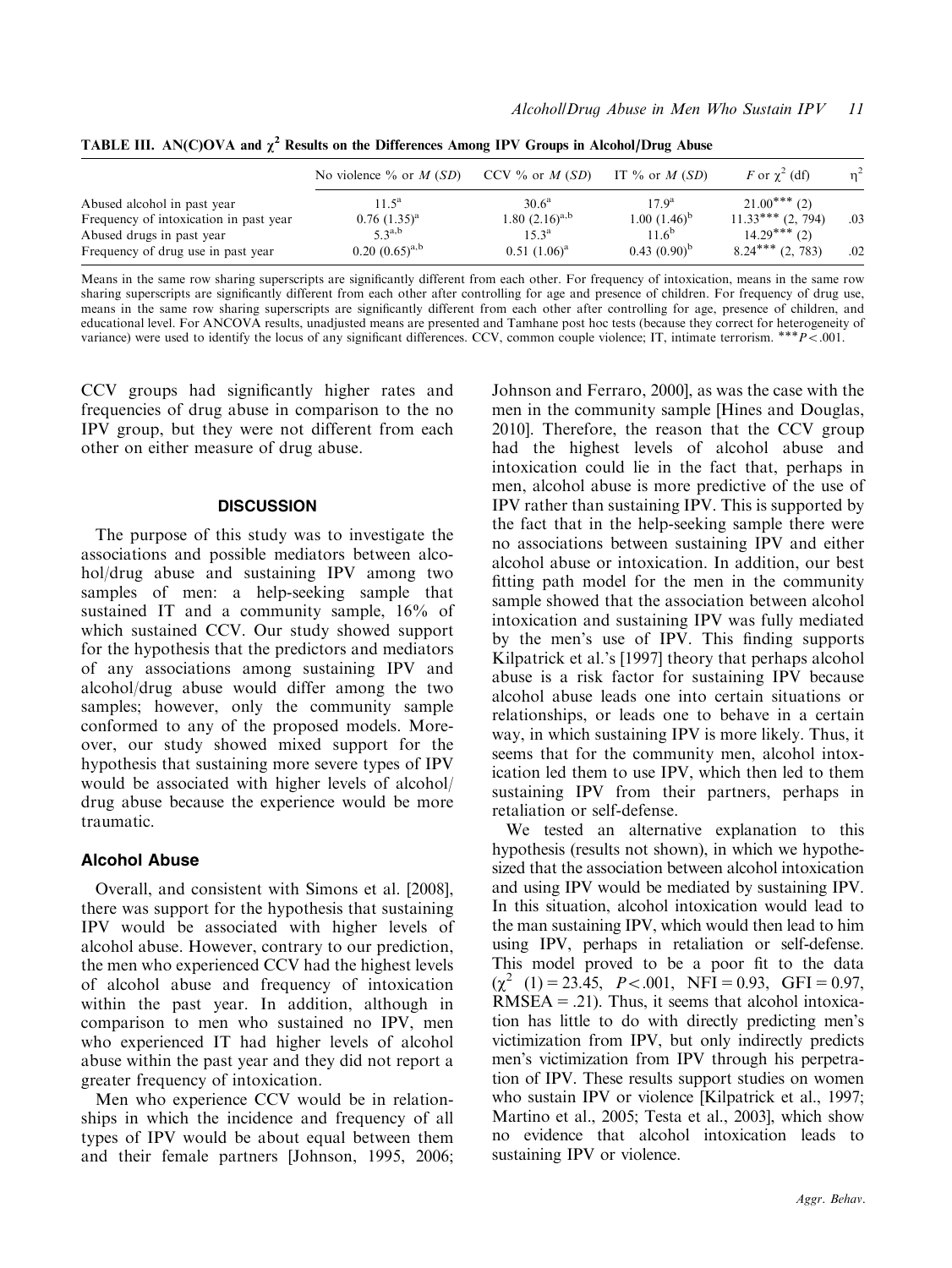# 12 Hines and Douglas

It is also important to note that among the community men there was support for Kilpatrick's et al. [1997] hypothesis that sustaining IPV is a risk factor for alcohol abuse. Although this model was an excellent fit to the data, it was not as good a fit as the model in which alcohol abuse predicted sustaining IPV, and it only predicted a small percentage of the variance in alcohol abuse. In addition, there was no support for the hypothesis that this association would be mediated by the level of PTSD symptoms. In fact, sustaining IPV directly predicted both levels of PTSD symptoms and alcohol intoxication, which were not significantly related to each other. We can only speculate as to why levels of PTSD symptoms did not serve as a mediator between sustaining IPV and alcohol intoxication, given the current literature that states that PTSD and alcohol/substance abuse are highly comorbid disorders that are functionally related [Chilcoat and Breslau, 1998; Jacobsen et al., 2001; Stewart, 1996; Stewart et al., 1998] because alcohol and other drugs seem to provide acute symptom relief of PTSD [Chilcoat and Breslau, 1998; Jacobsen et al., 2001; Stewart, 1996; Stewart et al., 1998].

Perhaps the differences in our findings are due to the fact that we were not able to make a definitive diagnosis of PTSD; we were assessing levels of PTSD symptoms on a continuous scale in our path models. Thus, we recommend additional research that explores the associations among alcohol intoxication and both levels of PTSD symptoms and actual diagnosis of PTSD in studies of IPV using men in community samples. In addition, because there was support for, and minimal differences between, both models—that alcohol intoxication predicted sustaining IPV through using IPV and that sustaining IPV predicted alcohol intoxication and levels of PTSD symptoms—we need to further investigate the associations among sustained IPV and alcohol intoxication in men, preferably with longitudinal data.

It is also worth speculating as to why there was no dose–response relationship between alcohol abuse and violence victimization (or perpetration) among the help-seeking sample of men. Past research suggests that men are more likely than women to abuse alcohol or other substances in response to a stressful event [Cooper et al., 1992], and being victimized by IT would certainly be considered a stressful event. However, the men in the help-seeking sample were no more likely to abuse alcohol than the men in the community sample who experienced less frequent and severe IPV, nor were they drinking more in response to increasing levels of IT victimization.

The answer to this contradiction may lie in the nature of the help-seeking sample. Men are less likely than women to seek help for a wide range of psychological, social, and physical health issues. Moreover, men are even less likely to seek help for an issue that is nonnormative for men (i.e., victimization from domestic violence is considered a women's issue) that others may perceive they should be able to handle themselves and that may cast them as being ''deviant'' [Addis and Mahalik, 2003]. Thus, the men in our sample had to overcome many social and psychological barriers to seeking help, in addition to any external barriers that they may have had to encounter after deciding to seek help (e.g., being told that a domestic violence agency only helps women) [Douglas and Hines, 2010]. Men who are able to overcome such barriers may have better coping mechanisms and be less likely to abuse alcohol in response to IT victimization. The fact that our help-seeking sample seems to be significantly better educated and have a slightly higher income, despite their younger age, than men in the community sample, lends support to the notion that these men are in some way different than a sample of average men—maybe their higher educational status allows them to psychologically break from traditional masculine norms and seek help for a nonnormative issue. Therefore, male victims of IT who do not seek help may indeed show a dose–response relationship between IPV victimization and alcohol/drug abuse, and may even evidence the highest levels of alcohol abuse among all male victims of IPV, because they do not seek help and may use other coping mechanisms, such as alcohol or other drugs. We recommend research that strives to study the associations between alcohol/drug abuse and IPV victimization among such a population.

# Drug Abuse

Consistent with previous research [Kilpatrick et al., 1997, 2000; Salomon et al., 2002; Testa et al., 2003], we also found that men sustaining either CCV or IT had higher levels of drug abuse in the past year and higher frequencies of drug use in comparison to men who did not sustain IPV. However, contrary to our expectation that men who sustained IT would have higher levels of drug abuse than men who sustained CCV because their experiences would be more traumatic, we found no differences between men sustaining CCV and IT in either the percentage of men abusing drug in the past year or their frequency of drug use in the past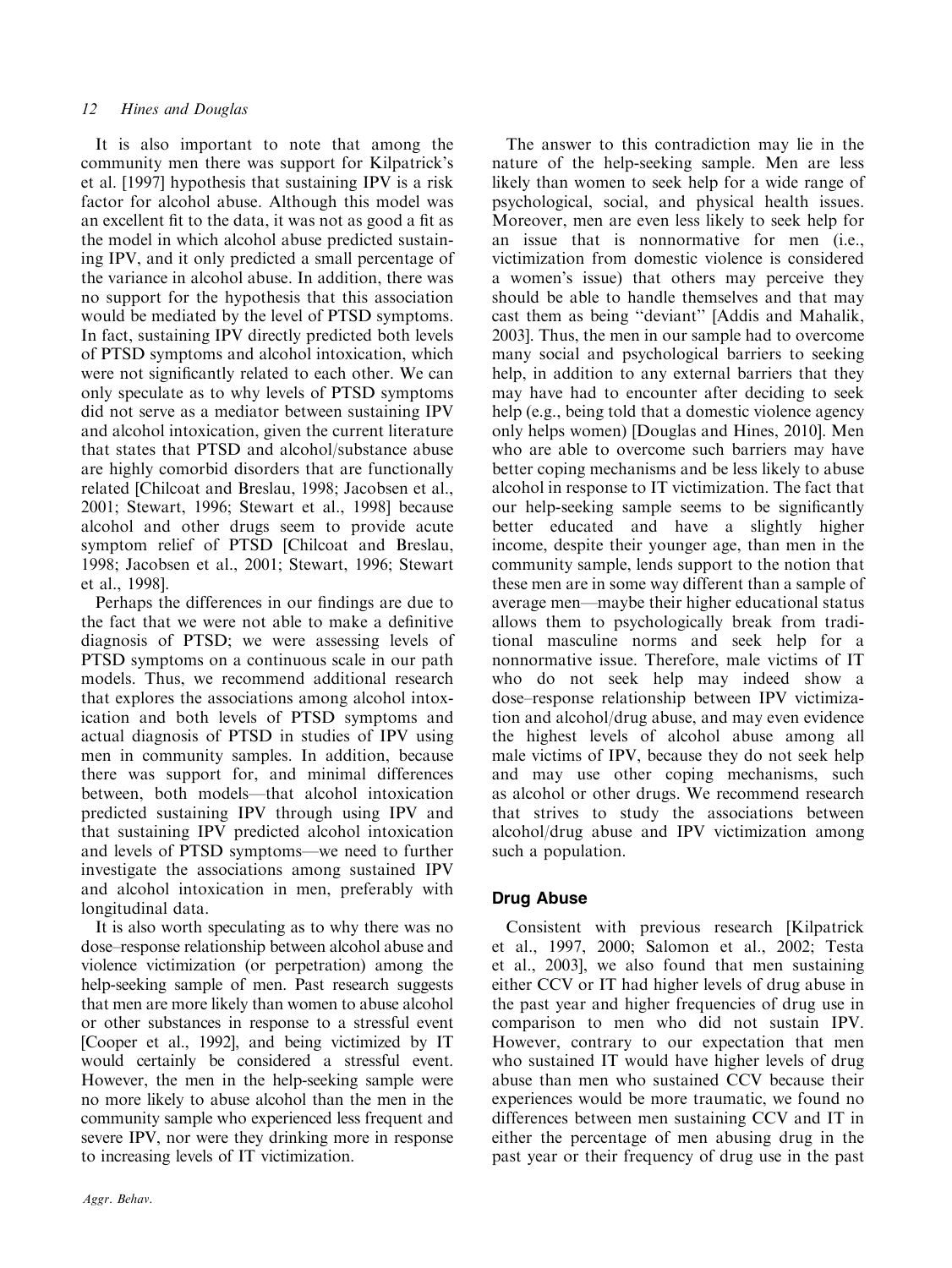year. Thus, for men, it seems that sustaining IPV is associated with elevated levels of drug abuse, but it does not matter which type of IPV is sustained; they both have equally elevated levels of drug abuse. This is inconsistent with Johnson's [1995, 2006; Johnson and Ferraro, 2000] assertion that CCV and IT would necessarily have different predictors and consequences. However, as previously mentioned, this inconsistency could be due to the unique nature of our help-seeking sample, and Johnson's hypothesis may be borne out among a sample of male IT victims who do not seek help.

What is consistent with Johnson's [1995, 2006; Johnson and Ferraro, 2000] assertion is that the associations among sustaining IPV and drug abuse were different for the two samples. For men in the help-seeking sample, there was no dose–response relationship between sustaining any type of IPV and drug abuse or frequency of drug use. For the community sample, there was. Thus, perhaps once one reaches a certain level of IPV victimization, sustaining further acts of IPV would no longer increase one's risk for drug abuse. We performed three regression analyses with both samples combined (results not shown) to test this hypothesis linear, cubic, and quadratic—and the only significant regression model was a cubic model that showed that initially frequency of drug use increased as IPV victimization increased, and then leveled off between 50 and 225 acts sustained in the past year; at about 225 acts sustained, there was again an increase in the frequency of drug use in the past year. Alternatively, the lack of a dose–response relationship for the help-seeking sample could be due to the uniqueness of such a sample, as discussed previously.

For the community sample, there was support for the hypothesis that drug abuse would predict sustaining IPV, which is consistent with both Kilpatrick et al.'s [1997] and Testa et al.'s [2003] findings among women. In addition, our findings expand upon these results by pointing toward a mediator that, to our knowledge, has never been tested among women. Specifically, among the community men, perpetrating IPV was a full mediator of the association between drug abuse and sustaining IPV. Thus, similar to our results with alcohol intoxication, among men, frequency of drug use predicts the use of IPV, which then predicts sustaining IPV, perhaps in retaliation or selfdefense.

The opposite model that sustaining IPV would predict drug abuse was also a good fit to the data, which is consistent with previous research among

# Alcohol/Drug Abuse in Men Who Sustain IPV 13

women who sustain IPV and violence [Kilpatrick et al., 1997; Salomon et al., 2002] and among adolescent male victims of violence, in general [Kilpatrick et al., 2000]. In addition, this association was fully mediated by levels of PTSD symptoms, which is consistent with the self-medication model that posits that in an effort to cope with and reduce the overwhelming negative emotions that accompany a trauma like IPV, the person might abuse substances [Jacobsen et al., 2001; Simons et al., 2005; Stewart, 1996].

Thus, among the community sample, there was support for sustaining IPV predicting drug abuse and for drug abuse predicting sustaining IPV. The model showing that sustaining substance abuse predicts IPV was a better fitting model and also explained a much higher percentage of the variance in the outcome variable, but both were good-toexcellent fits to the data. These results are consistent with Kilpatrick et al.'s [1997] study of women who sustain violence. In addition to finding support for both models, using longitudinal analyses, they found evidence for a vicious cycle between drug abuse and violence, in which drug abuse increased the risk for violent victimization, which in turn led to increased risk for further drug abuse. Such a model could also be occurring among men as well, but because our data are cross-sectional, we are unable to test this hypothesis. Thus, future studies should aim to investigate the temporal associations among drug abuse and sustaining IPV in men using longitudinal designs.

# Limitations and Future Research

The limitations of this study need to be addressed so that future research can replicate and expand on the findings reported here. First, as mentioned previously, this is a cross-sectional study, and therefore inferences about causality cannot be firmly established. In fact, for both alcohol and drug abuse, although we were able to distinguish which models fit the data the best, the models that predicted opposite effects were both excellent fits. Therefore, future research should aim to test these models in a longitudinal design. Second, it is possible that some of the men who were classified as IT victims were really victims of CCV and vice versa. Johnson [Johnson, 1995, 2006; Johnson and Ferraro, 2000] does not provide ''cut-off'' criteria to establish which individuals sustain IT vs. CCV; he only provides modest guidelines to establish whether a sample would be characteristic of IT or CCV. We agree with Johnson's efforts to distinguish types of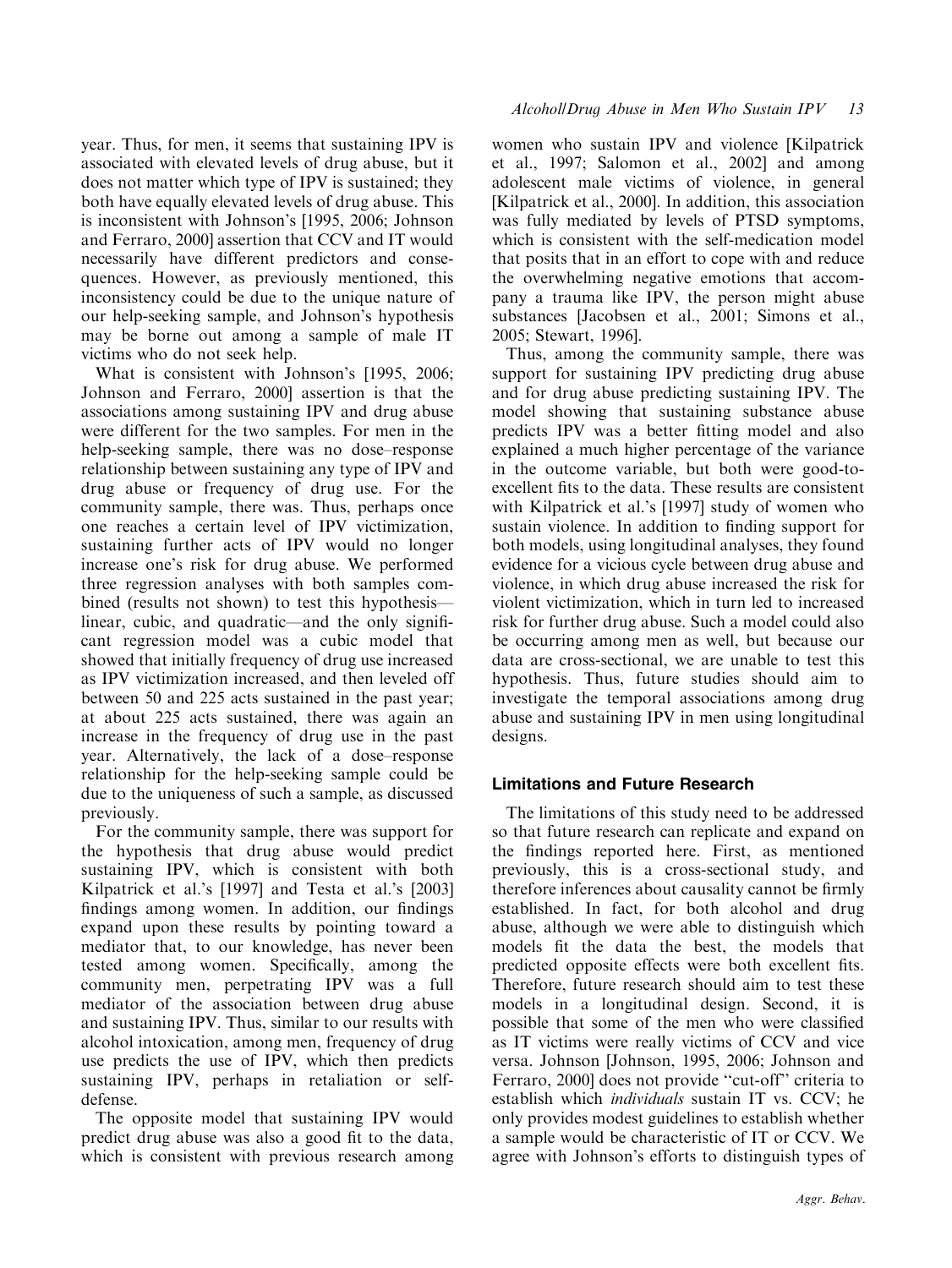violence and find this differentiation useful; however, without existing cut-off measures, it is currently not possible to definitively categorize individuals into IT or CCV groups. It is important to note that if there are CCV victims in our IT group and/or IT victims in our CCV group, it would serve as error and would weaken all associations reported in this article.

Third, the study relies solely on the men's reports of their partners' aggressive behaviors and their own psychosocial characteristics. This limitation is important to consider for three primary reasons: (1) correlations between aggressive behaviors and psychosocial characteristics may be inflated because certain traits of the participant may influence how he answers both sets of questions [Cooper, 2002]; (2) it is possible that the men overestimated their female partners' use of IPV; however, studies of couples reporting on IPV show no difference between male and female partners in their estimates of women's use of IPV [Archer, 1999]; and (3) by using only the men's reports, we have no external validation of the authenticity of their reports. We were concerned, particularly for our help-seeking sample, about the confidentiality and safety of the participants if we asked their partners to participate in this study as well. Therefore, we opted not to obtain these data directly from the female partner, but note that such methodology has been used in most of the studies on IPV and on samples measuring IT that we cited in this article. Thus, we recommend that future studies, whenever possible, should strive to obtain information from multiple informants.

#### **CONCLUSION**

In closing, this study provides valuable information regarding our understanding of male IPV victimization. We can conclude that men who sustain IPV from their female partners engage in more alcohol and drug abuse than men who do not. However, among men who seek help for IT victimization, increased levels of victimization do not predict increased levels of alcohol or drug abuse, possibly because they have active coping mechanisms. Given that our help-seeking sample of men is a unique sample, it would be valuable to investigate whether such associations would be found among men who sustain IT and do not seek help. Among men who sustain CCV, increased levels of IPV victimization are associated with increased levels of alcohol and drug abuse as expected, and the best potential explanation for this association seems to be that alcohol/drug abuse leads to IPV perpetration, which then leads to IPV victimization.

The results of this study can be useful to alcohol and drug abuse providers and other service providers in the field of family violence. We encourage the screening of alcohol and drug abuse among male IPV victims and the screening of IPV among men who seek treatment for alcohol and drug use. Even though this article documents that alcohol and drug abuse among IT victims is not an overarching issue, we encourage family violence providers to have a method of providing alcohol and drug abuse treatment for men, even if this means making referrals to providers outside of domestic violence agencies. At the same time, men do not usually seek help for CCV, and thus we encourage the screening of IPV among men who seek help for alcohol and drug abuse, because for these men, it may be a red flag for other problematic behaviors that may otherwise go unnoticed.

#### ACKNOWLEDGMENTS

The project described was supported by Grant Number 5R21MH074590 from the National Institute of Mental Health. Its contents are solely the responsibility of the authors and do not necessarily represent the official views of the NIMH. Special thanks to Dr. Murray Straus for his continued guidance, support, and consultation on this project.

#### **REFERENCES**

- Addis ME, Mahalik JR. 2003. Men, masculinity, and the contexts of help seeking. Am Psychol 58:5–14.
- Amaro H, Fried LE, Cabral H, Zuckerman MD. 1990. Violence during pregnancy and substance use. Am J Public Health 80:575–579.
- American Psychiatric Association. 1994. Diagnostic and Statistical Manual of Mental Disorders (4th edition). Washington DC: Author.
- Amos C, Peters RJ, Williams L, Johnson RJ, Martin Q, Yacoubian GS. 2008. The link between recent sexual abuse and drug use among African American male college students: It's not just a female problem in and around campus. J Psychoactive Drugs 40:161–166.
- Archer J. 1999. Assessment of the reliability of the conflict tactics scales: A meta-analytic review. J Interpers Violence 14:1263–1289.
- Archer J. 2000. Sex differences in aggression between heterosexual couples: A meta-analytic review. Psychol Bull 126:651–680.
- Bentler PM. 2005. EQS 6 Structural Equations Program Manual. Encino, CA: Multivariate Software.
- Blanchard EB, Jones-Alexander JB, Buckley TC, Forneris CA. 1996. Psychometric properties of the PTSD checklist (PCL). Behav Res Ther 34:669–673.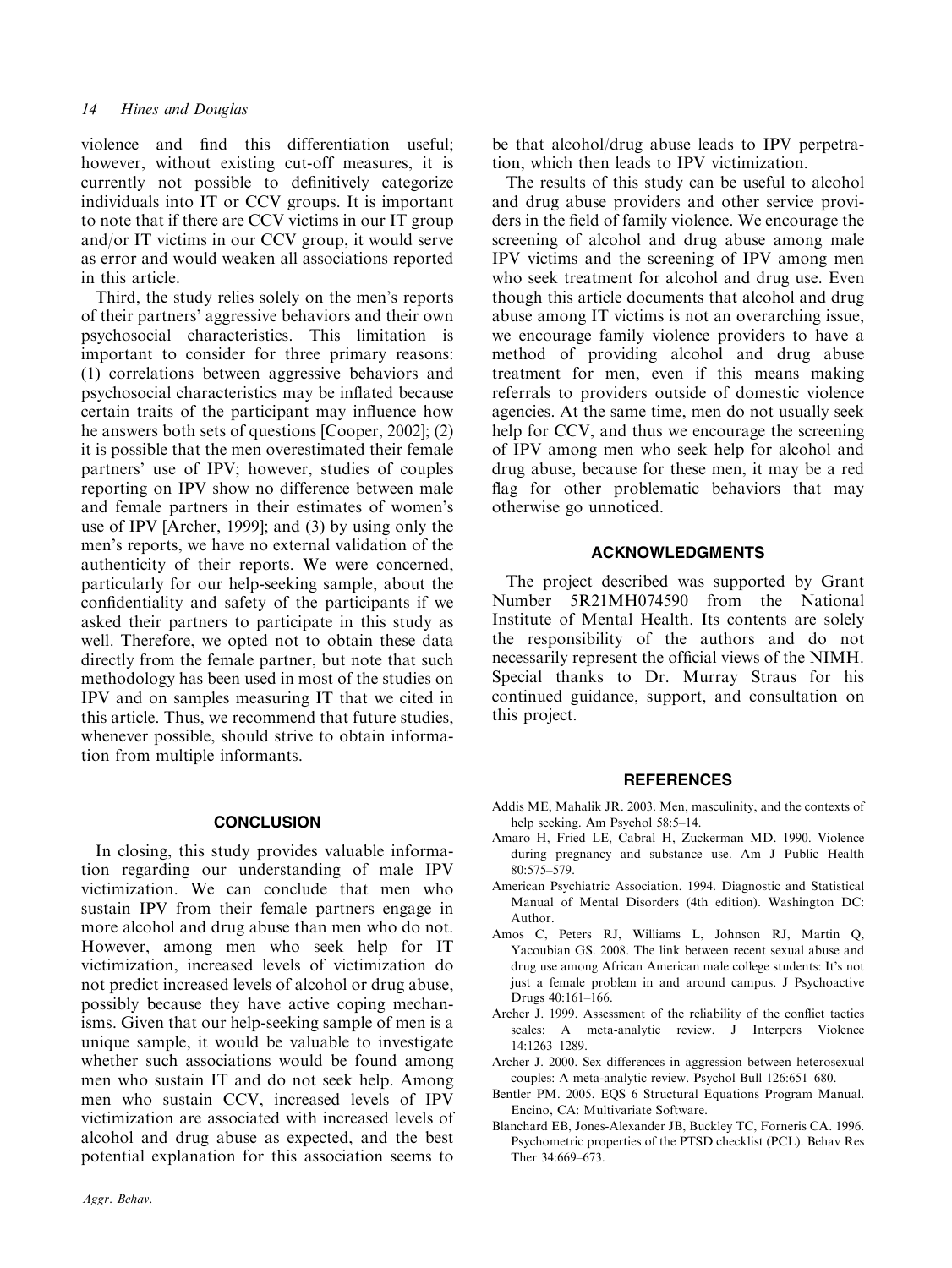- Byrne BM. 2010. Structural Equation Modeling With AMOS: Basic Concepts, Applications, and Programming (2nd edition). New York: Routledge.
- Catalano S. 2007. Intimate partner violence in the United States. Retrieved from http://bjs.ojp.usdoj.gov/index.cfm?ty = pbde $tail\&i = 1000$
- Chilcoat HD, Breslau N. 1998. Investigations of causal pathways between PTSD and drug use disorders. Addict Behav 23:827–840.
- Cooper ML. 2002. Personality and close relationships: Embedding people in important social contexts. J Pers 70:757–782.
- Cooper ML, Russell M, Skinner JB, Frone MR, Mudar P. 1992. Stress and alcohol use: Moderating effects of gender, coping, and alcohol expectancies. J Abnorm Psychol 101:139–152.
- Douglas EM, Hines DA. 2011. The helpseeking experiences of men who sustain intimate partner violence: An overlooked population and implications for practice. J Fam Violence, online first.
- Fals-Stewart W. 2003. The occurrence of partner physical aggression on days of alcohol consumption: A longitudinal diary study. J Consult Clin Psychol 71:41–52.
- Fals-Stewart W, Leonard KE, Birchler GR. 2005. The occurrence of male-to-female intimate partner violence on days of men's drinking: The moderating effects of antisocial personality disorder. J Consult Clin Psychol 73:239–248.
- Giles-Sims J. 1983. Wife Battering: A Systems Theory Approach. New York: Guilford Press.
- Halford WK, Osgarby SM. 1993. Alcohol abuse in clients presenting with marital problems. J Fam Psychol 6:245–254.
- Hines DA, Douglas EM. 2010. Intimate terrorism by women towards men: Does it exist? J Aggress Conflict Peace Res 2:36–56.
- Hines DA, Douglas EM, Mahmood S. 2010. The effects of survey administration on disclosure rates to sensitive items among men: A comparison of an internet panel sample with a RDD telephone sample. Comp Hum Behav 26:1327–1335.
- Jacobsen LK, Southwick SM, Kosten TR. 2001. Substance use disorders in patients with posttraumatic stress disorder: A review of the literature. Am J Psychiatry 158:1184–1190.
- Johnson MP. 1995. Patriarchal terrorism and common couple violence: Two forms of violence against women. J Marriage Fam 57:283–294.
- Johnson MP. 2006. Conflict and control: Gender symmetry and asymmetry in domestic violence. Violence Against Women 12:1003–1018.
- Johnson MP, Ferraro KJ. 2000. Research on domestic violence in the 1990s: Making distinctions. J Marriage Family 62:948–963.
- Kantor GK, Asdigian N. 1997. When women are under the influence: Does drinking or drug use by women provoke beatings by men? In Galenter M (ed). Recent Developments in Alcoholism, Volume 13: Alcohol and Violence. New York: Plenum, pp 315–336.
- Kessler RC, Molnar BE, Feurer ID, Appelbaum M. 2001. Patterns and mental health predictors of domestic violence in the United States: Results from the National Comorbidity Survey. Int J Law Psychiatry 24:487–508.
- Kilpatrick DG, Acierno R, Resnick HS, Saunders BE, Best CL. 1997. A 2-year longitudinal analysis of the relationship between violent assault and substance use in women. J Consult Clin Psychol 65:834–847.
- Kilpatrick DG, Acierno R, Saunders BE, Resnick HS, Best CL, Schnurr PP. 2000. Risk factors for adolescent substance abuse and dependence: Data from a national sample. J Consult Clin Psychol 68:19–30.
- Leonard KE. 1993. Drinking Patterns and Intoxication in Marital Violence: Review, Critique, and Future Directions for Research—U.S. Department of Health and Human Services.

Research Monograph 24: Alcohol and Interpersonal Violence: Fostering Multidisciplinary Perspectives. Rockville, MD: National Institutes of Health, pp 253–280.

- Liebschutz J, Savetsky JB, Saitz R, Horton NJ, Lloyd-Travaglini C, Samet JH. 2002. The relationship between sexual and physical abuse and substance abuse consequences. J Subst Abuse Treat 22:121–128.
- Mardia KV. 1970. Measures of multivariate skewness and kurtosis with applications. Biometrika 57:519–530.
- Mardia KV. 1974. Applications of some measures of multivariate skewness and kurtosis in testing normality and robustness studies. Sankhya B 36:115–128.
- Martino SC, Collins RL, Ellickson PL. 2005. Cross-lagged relationships between substance use and intimate partner violence among a sample of young adult women. J Stud Alcohol 66:139–148.
- McDonald R, Jouriles EN, Tart CD, Minze LC. 2009. Children's adjustment problems in families characterized by men's severe violence toward women: Does other family violence matter? Child Abuse Neglect 33:94–101.
- Meyers LS, Gamst G, Guarino AJ. 2006. Applied Multivariate Research: Design and Interpretation. Thousand Oaks, CA: Sage.
- Murphy CM, O'Farrell TJ, Fals-Stewart W, Feehan M. 2001. Correlates of intimate partner violence among male alcoholic patients. J Consult Clin Psychol 69:528–540.
- O'Farrell TJ, Fals-Stewart W, Murphy M, Murphy CM. 2003. Partner violence before and after individually based alcoholism treatment for male alcoholic patients. J Consult Clin Psychol 71:92–102.
- Okun L. 1986. Woman Abuse: Facts Replacing Myths. Albany, NY: State University of New York Press.
- Robins L, Helzer J, Cottler L, Goldring E. 1988. NIMH Diagnostic Interview Schedule (Volume 3). St. Louis, MO: Washington University Press.
- Ruggiero KJ, DelBen K, Scotti JR, Rabalais AE. 2003. Psychometric properties of the PTSD Checklist–Civilian Version. J Trauma Stress 16:495–502.
- Salomon A, Bassuk SS, Huntington N. 2002. The relationship between intimate partner violence and the use of addictive substances in poor and homeless single mothers. Violence Against Women 8:785–815.
- Simons JS, Gaher RM, Jacobs GA, Meyer D, Johnson-Jimenez E. 2005. Associations between alcohol use and PTSD symptoms among American Red Cross disaster relief workers responding to the 9/11/2001 attacks. Am J Drug Alcohol Abuse 31:385–304.
- Simons L, Gwin D, Brown M, Gross J. 2008. Alcohol and other drug use among college students: Intimate partner violence and health-comprimising behaviors. Alcohol Treat Q 26:347–364.
- Stark E, Flitcraft A. 1988. Violence among intimates: An epidemiological review. In Van Hesselt V, Morrison R, Bellack A, Hersen M (eds). Handbook of Family Violence. New York: Plenum.
- Stets JE, Straus MA. 1990. Gender differences in reporting marital violence and its medical and psychological consequences. In Straus MA, Gelles RJ (eds). Physical Violence in American Families: Risk Factors and Adaptation to Violence in 8,145 Families. New Brunswick, NJ: Transaction, pp 151–166.
- Stewart SH. 1996. Alcohol abuse in individuals exposed to trauma: A critical review. Psychol Bull 120:83–112.
- Stewart SH, Conrod PJ, Pihl RO, Dongier M. 1999. Relations between posttraumatic stress syndrome dimensions and